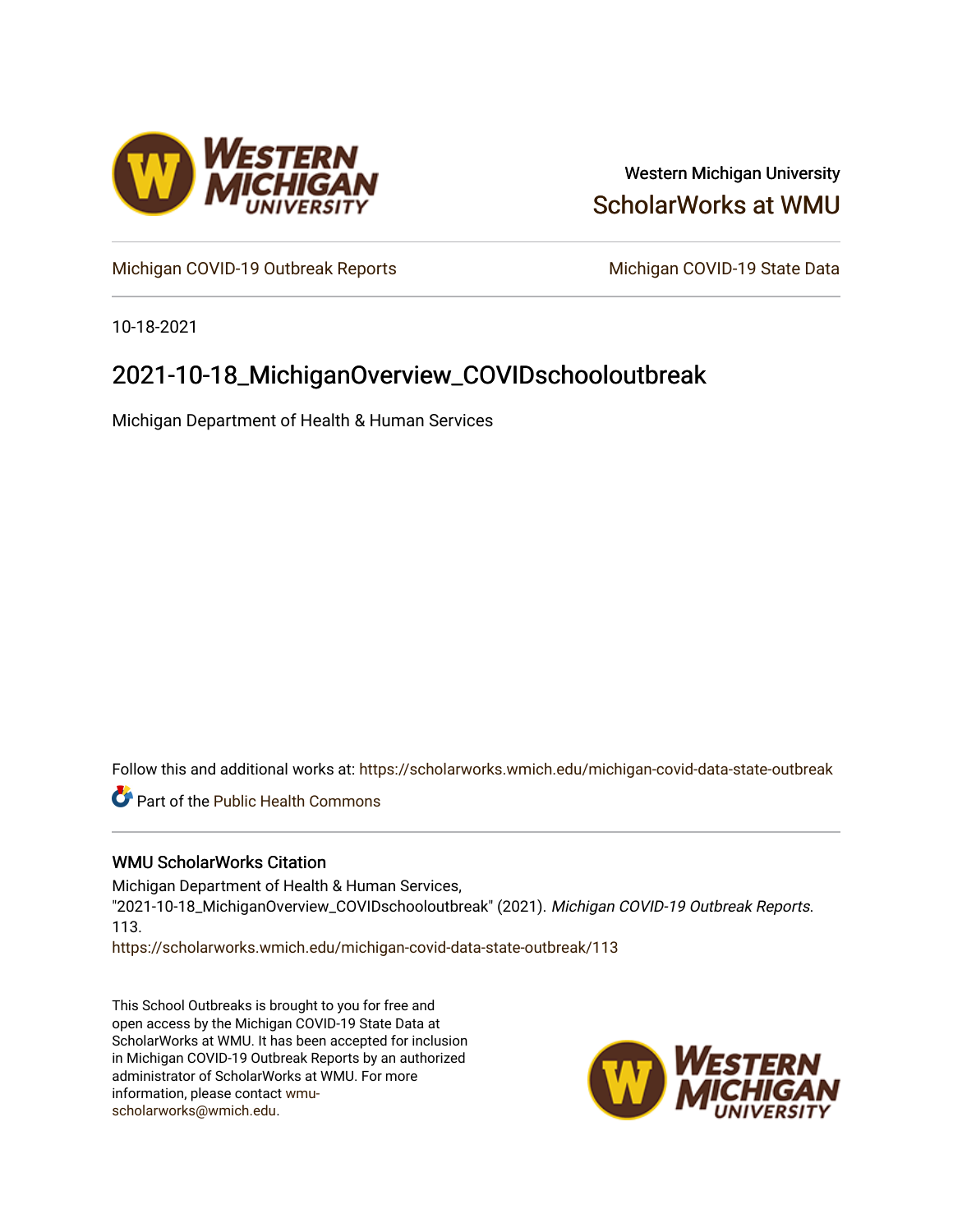# **School-Related Cluster and Outbreak Reporting**

The tables below provide information about COVID-19 clusters and outbreaks associated with K-12 educational institutions, as reported by local health departments each week to the Michigan Department of Health and Human Services (MDHHS).

In order to promote consistent reporting amongst states, MDHHS has adopted the updated national Council of State and Territorial Epidemiologists' (CSTE) **[Standardized COVID-19 K-12 School Surveillance Guidance for Classification of Clusters and Outbreaks](https://preparedness.cste.org/wp-content/uploads/2021/08/CSTE-Standardized-COVID-19-K-12-School-Surveillance-Guidance-for-Classification-of-Clusters-and-Outbreaks.pdf)**.

In accordance with these CSTE definitions:

- A K-12 school-associated COVID-19 **case** (confirmed or probable) is defined as a student, teacher, or staff member physically present in the school setting or participated in a school sanctioned extracurricular† activity within 14 days prior to illness onset (or a positive test result) **OR** within 10 days after illness onset (or a positive test result).
- A K-12 school-associated **cluster** is defined as an educational institution that has been found by their local health department to have multiple cases comprising at least 10% of students, teachers, or staff, within a specified core group **OR** at least three (3) cases within a specified core group meeting criteria for a probable or confirmed school-associated COVID-19 case with symptom onset or positive test result within 14 days of each other, **AND no likely known epidemiologic link to a case outside of the school setting**. COVID-19 cases who may have shared exposure on school grounds and are from different households are included. Case counts for school-related outbreaks include those associated with before and after school programs (e.g., school-sponsored sports, etc.).
- A K-12 school-associated **outbreak** is defined as an educational institution that has been found by their local health department to have multiple cases comprising at least 10% of students, teachers, or staff, within a specified core group **OR** at least three (3) cases within a specified core group meeting criteria for a probable or confirmed school-associated COVID-19 case with symptom onset or positive test result within 14 days of each other; who were not identified as close contacts of each other in another setting (i.e. household) outside of the school setting; **AND epidemiologically linked in the school setting or a school-sanctioned extracurricular activity**. COVID-19 cases who may have shared exposure on school grounds and are from different households are included. Case counts for school-related outbreaks include those associated with before and after school programs (e.g., school-sponsored sports, etc.).

A school-associated **outbreak** classification relies on confirming exposure linkages between cases, while a schoolassociated **cluster**classification accounts for cases where a definitive exposure linkage has not been established.

#### **General School Cluster/Outbreak Information**

The updated surveillance definitions will be applied going forward (as of 9/27/2021) and will not be applied retrospectively to historical data. K-12 school-associated clusters and outbreaks will be reported as a single aggregate number.

New clusters and outbreaks are those that were first identified during the current reporting week. Ongoing clusters and outbreaks are those that had already been identified in previous weeks but have had at least one new associated case reported to the local health department in the last 28 days. New and ongoing clusters or outbreaks are counted only once (i.e., a new cluster/outbreak is not also counted in the ongoing category). Clusters and outbreaks will be removed from the list when there are no new confirmed or probable COVID-19 cases identified after 28 days have passed since the last known school exposure from a case.

The previous CSTE definition had a lower outbreak threshold; requiring 2 or more COVID-19 cases associated with a school. The new cluster and outbreak definition thresholds may exclude some circumstances, which previously met the outbreak definition. In addition, the data may shift based on current COVID-19 activity in the county.

If your institution is listed, the local health department and school are investigating the cluster or outbreak and will contact you directly if you (or your minor/child) were possibly exposed to coronavirus on the school grounds. Please note that students or staff who were exposed to COVID-19 *outside* of school grounds AND are not thought to have spread the disease on the school grounds (due to quarantine, self-isolation, etc.) are *not* included in the tables below.

Many factors, including the lack of ability to conduct effective contact tracing in certain settings, may result in underreporting of clusters and outbreaks. This information does not provide a complete picture of school-related clusters and outbreaks in Michigan and the absence of identified clusters or outbreaks in an educational institution in no way provides evidence that, in fact, that school is not experiencing one.

Michigan schools are working hard to maintain a safe environment while also providing quality education. Should you have questions or concerns about this information, please contact your school or local health department.

#### **This page will be updated on Mondays by 3 p.m.**

#### **New School Clusters and Outbreaks**

| County              | <b>School Name</b>                   | <b>School Address</b> | <b>City</b>            | <b>School</b><br>grades         | # of<br><b>Cases</b> | Staff,<br>Students, or<br>Both? | Date Added to<br>Website |
|---------------------|--------------------------------------|-----------------------|------------------------|---------------------------------|----------------------|---------------------------------|--------------------------|
| Allegan             | Wayland High<br>School               | 870 E Superior St     | Wayland                | High school                     | 4                    | <b>Students</b>                 | 10/18/2021               |
| Bay                 | Verellen<br>Elementary               | 612 W. Borton Rd      | <b>Essexville</b>      | Pre-school -<br>elementary      | 11                   | <b>Students</b>                 | 10/18/2021               |
| Bay                 | <b>Cramer Middle</b><br>School       | 313 Pine St           | <b>Essexville</b>      | Junior<br>high/middle<br>school | 12                   | <b>Students</b>                 | 10/18/2021               |
| Cass                | Heeritage SW ISD                     | 61682 Daily Rd        | Cassopolis             | Administrative                  | 3                    | <b>Staff</b>                    | 10/18/2021               |
| Cheboygan           | <b>Inland Lakes</b><br>Elementary    | 4363 S Straits Hwy    | <b>Indian River</b>    | Pre-school -<br>elementary      | 4                    | <b>Students</b>                 | 10/18/2021               |
| Chippewa            | Lincoln Elementary<br>School         | 810 E 5th Ave         | <b>Sault Ste Marie</b> | Pre-school -<br>elementary      | $\overline{4}$       | <b>Students</b>                 | 10/18/2021               |
| <b>Delta</b>        | Escanaba Jr/Sr<br><b>High School</b> | 500 South Lincoln Rd  | Escanaba               | Junior<br>high/middle<br>school | 5                    | <b>Students</b>                 | 10/18/2021               |
| <b>Detroit City</b> | <b>Gesu Catholic</b><br>School       | 17139 Oak Dr          | Detroit City           | Pre-school -<br>elementary      | 4                    | <b>Students</b>                 | 10/18/2021               |

https://www.michigan.gov/coronavirus/0,9753,7-406-98163\_98173\_102480---,00.html 1/12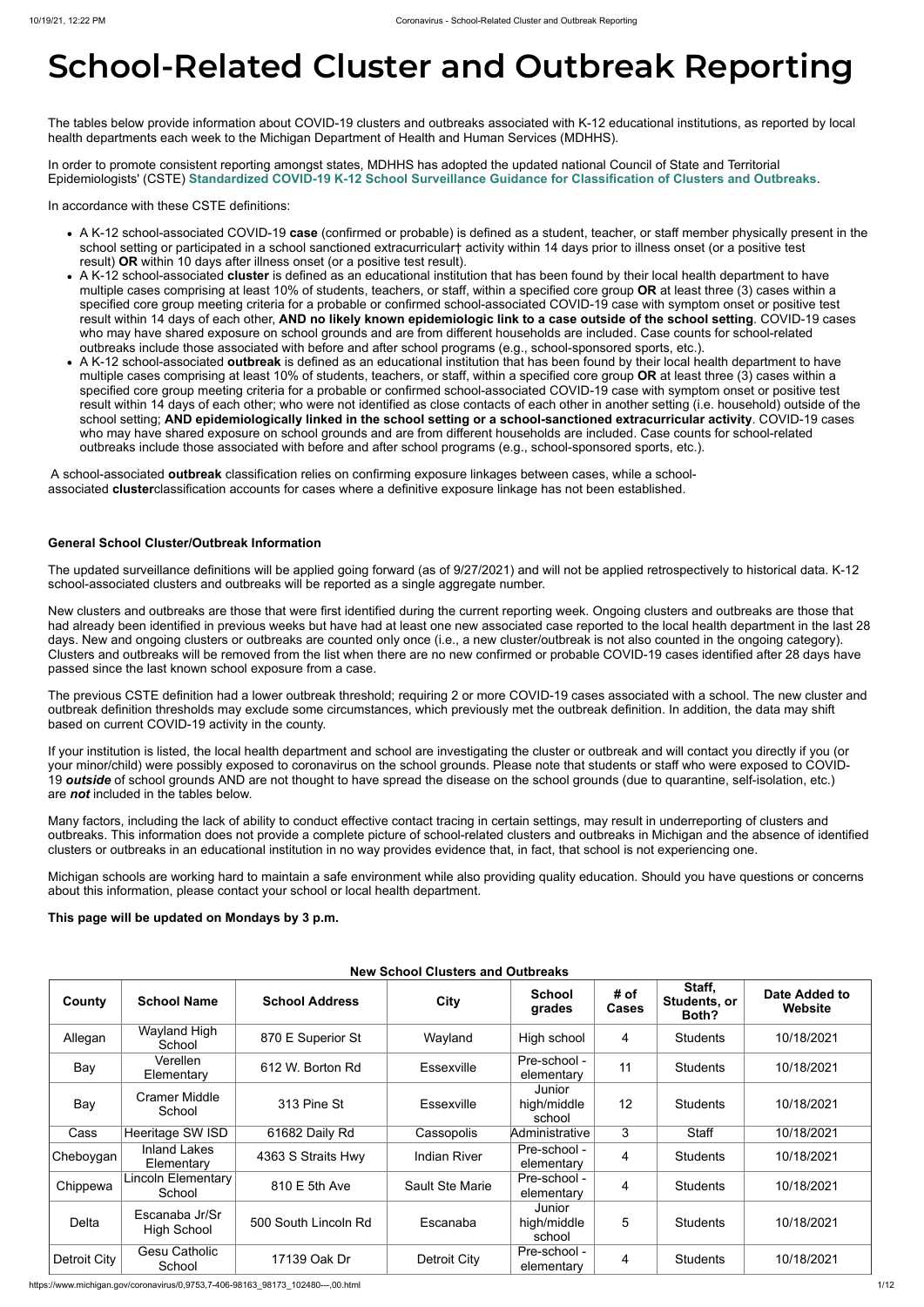| County                   | <b>School Name</b>                            | <b>School Address</b>   | <b>City</b>          | <b>School</b><br>grades         | # of<br><b>Cases</b> | Staff,<br>Students, or<br>Both? | <b>Date Added to</b><br>Website |
|--------------------------|-----------------------------------------------|-------------------------|----------------------|---------------------------------|----------------------|---------------------------------|---------------------------------|
| Detroit City             | Henderson<br>Academy                          | 16101 W Chicago         | <b>Detroit City</b>  | Pre-school -<br>elementary      | 3                    | <b>Students</b>                 | 10/18/2021                      |
| <b>Detroit City</b>      | <b>Detroit Leadership</b><br>Academy          | 13550 Virgil St         | <b>Detroit City</b>  | Pre-school -<br>elementary      | 4                    | <b>Students</b>                 | 10/18/2021                      |
| <b>Dickinson</b>         | Kingsford Middle<br>School                    | 445 Hamilton Ave        | Kingsford            | Junior<br>high/middle<br>school | 4                    | <b>Students</b>                 | 10/18/2021                      |
| Eaton                    | <b>St Gerard Catholic</b><br>School           | 4433 W Willow Hwy       | Lansing              | Junior<br>high/middle<br>school | 4                    | <b>Students</b>                 | 10/18/2021                      |
| Genesee                  | Clio Intermediate<br>School                   | 300 Rodgers Lodge       | Clio                 | Pre-school -<br>elementary      | 12                   | <b>Both</b>                     | 10/18/2021                      |
| Genesee                  | <b>Grand Blanc</b><br>Academy                 | 5135 East Hill Rd       | <b>Grand Blanc</b>   | Pre-school -<br>elementary      | $\overline{7}$       | <b>Both</b>                     | 10/18/2021                      |
| Grand<br><b>Traverse</b> | <b>Eastern Elementary</b>                     | 1600 Eastern Ave        | <b>Traverse City</b> | Pre-school -<br>elementary      | 4                    | <b>Both</b>                     | 10/18/2021                      |
| Grand<br><b>Traverse</b> | <b>Cherry Knoll</b><br>Elementary             | 1800 N 3 Mile Rd        | <b>Traverse City</b> | Pre-school -<br>elementary      | 3                    | <b>Students</b>                 | 10/18/2021                      |
| Grand<br><b>Traverse</b> | Central High School                           | 1150 Milliken Dr        | <b>Traverse City</b> | High school                     | 3                    | <b>Students</b>                 | 10/18/2021                      |
| Hillsdale                | <b>Pittsford School</b>                       | 9304 Hamilton St        | Pittsford            | Junior<br>high/middle<br>school | 9                    | <b>Students</b>                 | 10/18/2021                      |
| Huron                    | <b>Lakers Middle</b><br>School                | 6136 Pigeon Rd          | Pigeon               | Junior<br>high/middle<br>school | 3                    | <b>Students</b>                 | 10/18/2021                      |
| Ingham                   | Tutor Time of<br>Okemos                       | 2273 Club Meridian Dr   | <b>Okemos</b>        | Pre-school -<br>elementary      | 4                    | <b>Both</b>                     | 10/18/2021                      |
| Ingham                   | <b>Mason High School</b><br>Little Lambs Pre- | 1001 S Barnes St        | Mason                | High school<br>Pre-school -     | 5                    | <b>Students</b>                 | 10/18/2021                      |
| Ingham                   | School                                        | 5589 Van Atta Rd        | Haslett              | elementary                      | 4                    | <b>Both</b>                     | 10/18/2021                      |
| Ionia                    | Emerson<br>Elementary                         | 645 Hackett St          | Ionia                | Pre-school -<br>elementary      | 4                    | <b>Both</b>                     | 10/18/2021                      |
| Ionia                    | <b>Boyce Elementary</b>                       | 3550 N State Rd         | Ionia                | Pre-school -<br>elementary      | 6                    | <b>Students</b>                 | 10/18/2021                      |
| Ionia                    | Westwood<br>Elementary                        | 883 Cross St            | Portland             | Pre-school -<br>elementary      | 3                    | <b>Students</b>                 | 10/18/2021                      |
| Ionia                    | Saranac<br>Elementary                         | 250 Pleasant St         | Saranac              | Pre-school -<br>elementary      | 3                    | <b>Both</b>                     | 10/18/2021                      |
| Ionia                    | Saranac<br>Elementary                         | 250 Pleasant St         | Saranac              | Pre-school -<br>elementary      | 4                    | <b>Both</b>                     | 10/18/2021                      |
| Ionia                    | Lakewood High<br>School                       | 7223 Velte Rd           | Lake Odessa          | High school                     | 3                    | <b>Students</b>                 | 10/18/2021                      |
| Isabella                 | Mt Pleasant High<br>School                    | 1155 S Elizabeth St     | Mt Pleasant          | High school                     | 3                    | <b>Both</b>                     | 10/18/2021                      |
| Jackson                  | Ezra Eby<br>Elementary                        | 220 West St             | Napoleon             | Pre-school -<br>elementary      | 4                    | <b>Both</b>                     | 10/18/2021                      |
| Jackson                  | Vandercook Lake<br><b>High School</b>         | 1000 E Golf St          | Jackson              | High school                     | 3                    | <b>Students</b>                 | 10/18/2021                      |
| Kalamazoo                | Gaggie                                        | 615 Fairview Ave        | Kalamazoo            | Pre-school -<br>elementary      | 4                    | <b>Students</b>                 | 10/18/2021                      |
| Kent                     | <b>Knapp Forest</b><br>Elementary             | 4243 Knapp Valley Dr NE | <b>Grand Rapids</b>  | Pre-school -<br>elementary      | 3                    | <b>Students</b>                 | 10/18/2021                      |
| Kent                     | Parkside<br>Elementary                        | 156 Lewis Rd            | Rockford             | Pre-school -<br>elementary      | 3                    | <b>Students</b>                 | 10/18/2021                      |
| Kent                     | <b>Grandville Christian</b>                   | 3934 Wilson Ave SW      | Grandville           | Pre-school -<br>elementary      | 3                    | <b>Students</b>                 | 10/18/2021                      |
| Kent                     | <b>Chandler Woods</b><br>Charter              | 6895 Samrick Ave NE     | <b>Belmont</b>       | Pre-school -<br>elementary      | 5                    | <b>Students</b>                 | 10/18/2021                      |
| Kent                     | Kent Career Tech<br>Center                    | 1655 E Beltline NE      | <b>Grand Rapids</b>  | High school                     | 3                    | <b>Students</b>                 | 10/18/2021                      |
| Kent                     | Pine Grove<br><b>Learning Center</b>          | 2101 52nd St SW         | Wyoming              | High school                     | 4                    | <b>Students</b>                 | 10/18/2021                      |
| Lapeer                   | <b>Orchard Primary</b><br>Elementary          | 4664 Kidder Rd          | Almont               | Pre-school -<br>elementary      | 3                    | <b>Students</b>                 | 10/18/2021                      |
| Lapeer                   | North Branch<br>Elementary                    | 4055 Elm Creek Rd       | North Branch         | Pre-school -<br>elementary      | 11                   | <b>Both</b>                     | 10/18/2021                      |
| Lapeer                   | LISD Ed Tech<br>Center                        | 690 N Lake Pleasant Rd  | Attica               | High school                     | 10                   | <b>Both</b>                     | 10/18/2021                      |
| Lenawee                  | Michener<br><b>Elementary School</b>          | 104 Dawes Ave           | Adrian               | Pre-school -<br>elementary      | 3                    | <b>Both</b>                     | 10/18/2021                      |
| Lenawee                  | Morenci Elementary                            | 517 E Locust St         | Morenci              | Pre-school -<br>elementary      | 3                    | <b>Staff</b>                    | 10/18/2021                      |
| Lenawee                  | <b>Addison Middle</b><br>School               | 219 N Comstock St       | Addison              | Junior<br>high/middle<br>school | 4                    | <b>Students</b>                 | 10/18/2021                      |
| Livingston               | <b>Hilton Elementary</b><br>School            | 9600 Hilton Road        | <b>Brighton</b>      | Pre-school -<br>elementary      | 5                    | <b>Students</b>                 | 10/18/2021                      |
| Livingston               | <b>Village Elementary</b><br>School           | 10632 Hibner Road       | Hartland             | Pre-school -<br>elementary      | 5                    | <b>Students</b>                 | 10/18/2021                      |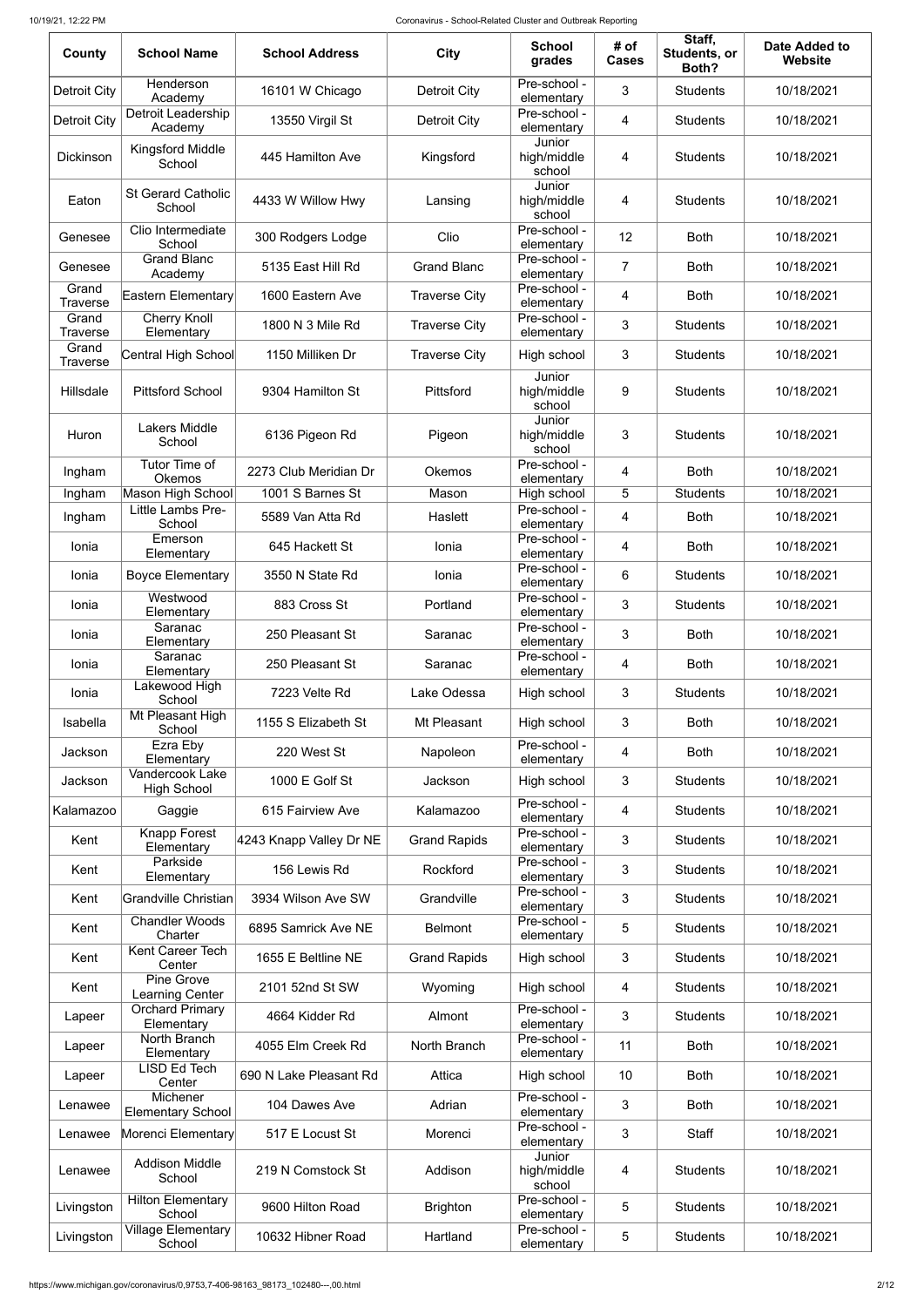| County     | <b>School Name</b>                                | <b>School Address</b>  | <b>City</b>             | <b>School</b><br>grades         | # of<br><b>Cases</b> | Staff,<br>Students, or<br>Both? | <b>Date Added to</b><br><b>Website</b> |
|------------|---------------------------------------------------|------------------------|-------------------------|---------------------------------|----------------------|---------------------------------|----------------------------------------|
| Livingston | <b>Charyl Stockwell</b><br>Academy                | 9758 E Highland Road   | Howell                  | Pre-school -<br>elementary      | 4                    | <b>Students</b>                 | 10/18/2021                             |
| Livingston | <b>Hartland Farms</b><br>Intermediate             | 581 Taylor Rd          | <b>Brighton</b>         | Junior<br>high/middle<br>school | 4                    | <b>Students</b>                 | 10/18/2021                             |
| Macomb     | <b>Warren Woods</b><br><b>Tower High School</b>   | 27900 Bunert Rd        | Warren                  | High school                     | 4                    | <b>Students</b>                 | 10/18/2021                             |
| Macomb     | <b>Green Acres</b><br><b>Elementary School</b>    | 4655 Holmes Dr         | Warren                  | Pre-school -<br>elementary      | 3                    | <b>Students</b>                 | 10/18/2021                             |
| Macomb     | Henry Ford II High<br>School                      | 11911 Clinton River Rd | <b>Sterling Heights</b> | High school                     | 3                    | <b>Students</b>                 | 10/18/2021                             |
| Macomb     | Shelby Junior High<br>School                      | 51700 Van Dyke Ave     | <b>Shelby Township</b>  | Junior<br>high/middle<br>school | 3                    | <b>Students</b>                 | 10/18/2021                             |
| Macomb     | <b>St Peter Lutheran</b><br>School                | 17051 24 Mile Rd       | Macomb                  | Pre-school -<br>elementary      | 5                    | <b>Both</b>                     | 10/18/2021                             |
| Macomb     | <b>Wolfe Middle</b><br>School                     | 8640 McKinley St       | <b>Center Line</b>      | Junior<br>high/middle<br>school | $\overline{7}$       | <b>Students</b>                 | 10/18/2021                             |
| Macomb     | Adlai E Stevenson<br><b>High School</b>           | 39701 Dodge Park Rd    | <b>Sterling Heights</b> | High school                     | 45                   | <b>Both</b>                     | 10/18/2021                             |
| Macomb     | <b>Wolfe Middle</b><br>School                     | 8640 McKinley          | <b>Center Line</b>      | Junior<br>high/middle<br>school | 16                   | <b>Both</b>                     | 10/18/2021                             |
| Macomb     | L'Anse Creuse High<br>School--North               | 23700 21 Mile Rd       | Macomb                  | High school                     | 25                   | <b>Both</b>                     | 10/18/2021                             |
| Macomb     | Anchor Bay High<br>School                         | 6319 County Line Rd    | Fair Haven              | High school                     | 33                   | <b>Both</b>                     | 10/18/2021                             |
| Macomb     | Romeo High School                                 | 62300 Jewell Rd        | Washington              | High school                     | 35                   | <b>Students</b>                 | 10/18/2021                             |
| Macomb     | Eisenhower High<br>School                         | 6500 25 Mile Rd        | <b>Shelby Township</b>  | High school                     | 53                   | <b>Both</b>                     | 10/18/2021                             |
| Macomb     | Utica High School                                 | 47255 Shelby Rd        | Shelby Township         | High school                     | 21                   | <b>Both</b>                     | 10/18/2021                             |
| Macomb     | Roseville High<br>School                          | 17855 Common Rd        | Roseville               | High school                     | 21                   | <b>Both</b>                     | 10/18/2021                             |
| Macomb     | <b>Beck Elementary</b>                            | 54600 Hayes Rd         | Macomb                  | Pre-school -<br>elementary      | 20                   | <b>Both</b>                     | 10/18/2021                             |
| Macomb     | <b>Malow Junior High</b><br>School                | 6400 25 Mile Rd        | Shelby Township         | Junior<br>high/middle<br>school | 25                   | <b>Both</b>                     | 10/18/2021                             |
| Macomb     | L'anse Creuse<br><b>Middel School East</b>        | 30300 Hickey Rd        | <b>New Baltimore</b>    | Junior<br>high/middle<br>school | 22                   | <b>Both</b>                     | 10/18/2021                             |
| Macomb     | Romeo Middle<br>School                            | 11091 32 Mile Rd       | Romeo                   | Junior<br>high/middle<br>school | 30                   | <b>Both</b>                     | 10/18/2021                             |
| Macomb     | Henry Ford II High<br>School                      | 11911 Clinton River Rd | <b>Sterling Heights</b> | High school                     | 25                   | <b>Both</b>                     | 10/18/2021                             |
| Macomb     | Joseph G Steeland<br><b>Elementary School</b>     | 16335 Chestnut St      | Roseville               | Pre-school -<br>elementary      | 6                    | <b>Both</b>                     | 10/18/2021                             |
| Macomb     | Richmond High<br>School                           | 35320 Division Rd      | Richmond                | High school                     | 21                   | <b>Both</b>                     | 10/18/2021                             |
| Macomb     | Cousino High<br>School                            | 30333 Hoover Rd        | Warren                  | High school                     | $\boldsymbol{9}$     | <b>Students</b>                 | 10/18/2021                             |
| Macomb     | Lake Shore High<br>School                         | 22980 13 Mile Rd       | <b>St Clair Shores</b>  | High school                     | 10                   | <b>Both</b>                     | 10/18/2021                             |
| Macomb     | <b>Warren Woods</b><br><b>Tower High School</b>   | 27900 Bunert Rd        | Warren                  | High school                     | 26                   | <b>Both</b>                     | 10/18/2021                             |
| Macomb     | Michigan Collegiate<br><b>High School</b>         | 31300 Ryan Rd          | Warren                  | High school                     | 16                   | <b>Both</b>                     | 10/18/2021                             |
| Mason      | <b>Foster Elementary</b><br>School                | 507 E Foster           | Ludington               | Pre-school -<br>elementary      | 5                    | <b>Students</b>                 | 10/18/2021                             |
| Missaukee  | <b>McBain Middle</b><br>School                    | 107 E Maple St         | <b>McBain</b>           | Junior<br>high/middle<br>school | 5                    | <b>Both</b>                     | 10/18/2021                             |
| Osceola    | Reed City High<br>School                          | 225 W Church Ave       | <b>Reed City</b>        | High school                     | 3                    | <b>Students</b>                 | 10/18/2021                             |
| Otsego     | Gaylord High<br>School                            | 90 Livingston Blvd     | Gaylord                 | High school                     | 4                    | <b>Both</b>                     | 10/18/2021                             |
| Otsego     | Gaylord High<br>School                            | 90 Livingston Blvd     | Gaylord                 | High school                     | 6                    | <b>Both</b>                     | 10/18/2021                             |
| Ottawa     | <b>Alward Elementary</b>                          | 3811 Port Sheldon St   | Hudsonville             | Pre-school -<br>elementary      | 3                    | <b>Students</b>                 | 10/18/2021                             |
| Ottawa     | <b>Coopersville South</b><br>Elementary           | 198 East St            | Coopersville            | Pre-school -<br>elementary      | 3                    | <b>Both</b>                     | 10/18/2021                             |
| Ottawa     | <b>Allendale Early</b><br><b>Childhood Center</b> | 10455 Timberline Dr    | Allendale               | Pre-school -<br>elementary      | 3                    | <b>Both</b>                     | 10/18/2021                             |
| Ottawa     | Robinson<br>Elementary - Open<br>Door             | 11801 120th Ave        | <b>Grand Haven</b>      | Pre-school -<br>elementary      | 3                    | <b>Both</b>                     | 10/18/2021                             |
| Roscommon  | <b>Charlton Heston</b><br>Academy                 | 1350 N St Helen Rd     | St Helen                | High school                     | 9                    | <b>Students</b>                 | 10/18/2021                             |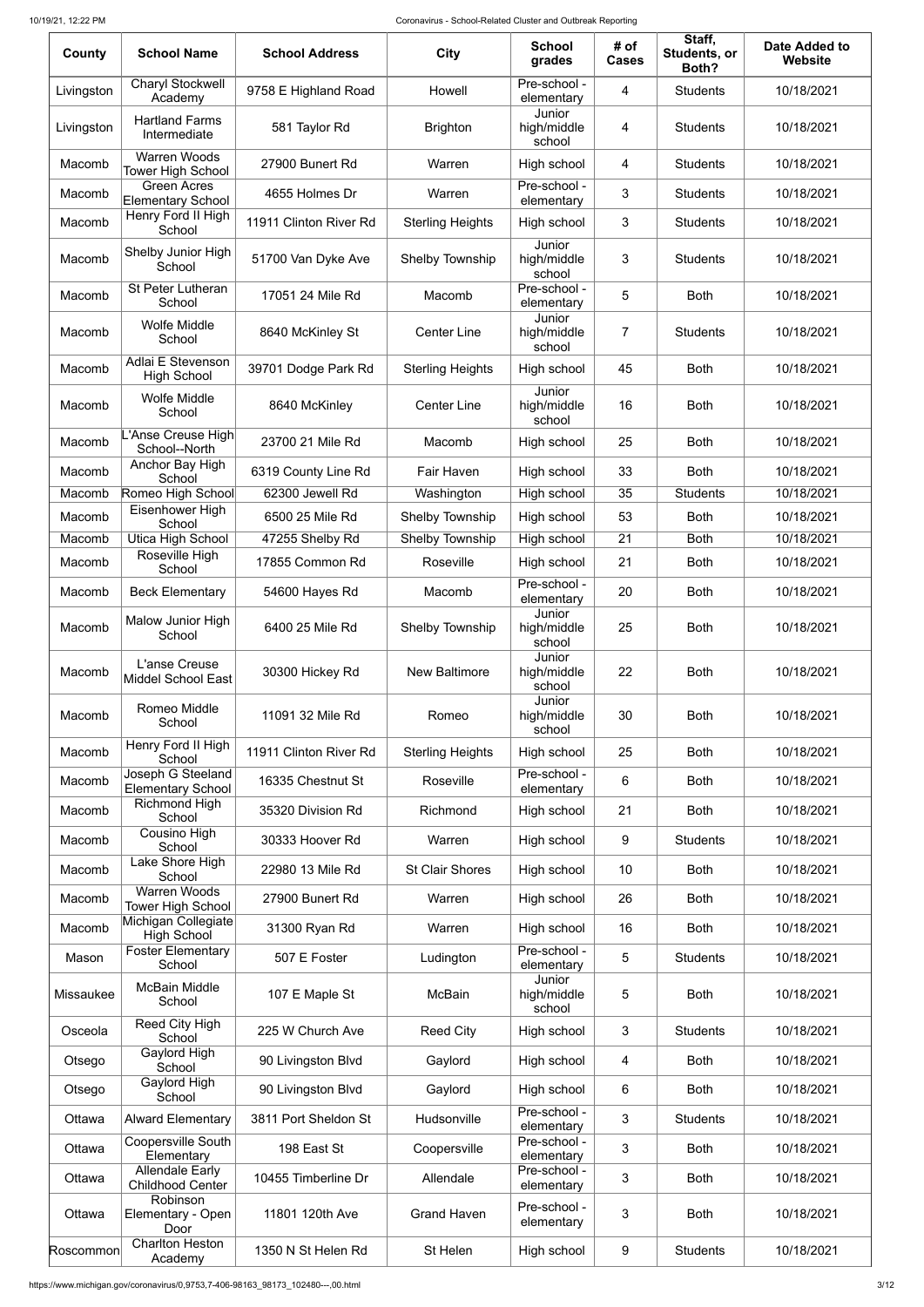10/19/21, 12:22 PM Coronavirus - School-Related Cluster and Outbreak Reporting

| County    | <b>School Name</b>                                | <b>School Address</b> | <b>City</b>         | <b>School</b><br>grades         | # of<br><b>Cases</b> | Staff,<br>Students, or<br>Both? | <b>Date Added to</b><br>Website |
|-----------|---------------------------------------------------|-----------------------|---------------------|---------------------------------|----------------------|---------------------------------|---------------------------------|
| Sanilac   | <b>Brown City Comm</b><br>Schools                 | 4290 2nd St           | <b>Brown City</b>   | Pre-school -<br>elementary      | 5                    | <b>Students</b>                 | 10/18/2021                      |
| St Clair  | St Clair High<br>School                           | 2200 Clinton Ave      | <b>St Clair</b>     | High school                     | 9                    | <b>Both</b>                     | 10/18/2021                      |
| St Clair  | <b>Millside Elementary</b><br>School              | <b>1904 Mill St</b>   | Clay Township       | Pre-school -<br>elementary      | 3                    | <b>Students</b>                 | 10/18/2021                      |
| St Clair  | <b>Belle River</b><br><b>Elementary School</b>    | 1601 Chartier Rd      | <b>Marine City</b>  | Pre-school -<br>elementary      | 3                    | <b>Students</b>                 | 10/18/2021                      |
| St Clair  | <b>St Mary McCormick</b><br>Catholic Academy      | 1429 Ballentine St    | Port Huron          | Pre-school -<br>elementary      | 3                    | <b>Students</b>                 | 10/18/2021                      |
| St Joseph | Three Rivers High<br>School                       | 700 6th Ave           | <b>Three Rivers</b> | High school                     | $\overline{7}$       | <b>Both</b>                     | 10/18/2021                      |
| Tuscola   | McComb<br>Elementary                              | 303 N Hooper St       | Caro                | Pre-school -<br>elementary      | 3                    | <b>Both</b>                     | 10/18/2021                      |
| Tuscola   | <b>Central Elementary</b>                         | 220 Athletic St       | Vassar              | Pre-school -<br>elementary      | 4                    | <b>Students</b>                 | 10/18/2021                      |
| Tuscola   | <b>Reese Elementary</b>                           | 9535 Center St        | Reese               | Pre-school -<br>elementary      | 5                    | <b>Students</b>                 | 10/18/2021                      |
| Van Buren | Lawrence Public                                   | 650 West St Joe       | Lawrence            | High school                     | 4                    | <b>Both</b>                     | 10/18/2021                      |
| Van Buren | St Mary's Private                                 | 500 E Paw Paw St      | Paw Paw             | Pre-school -<br>elementary      | 3                    | <b>Both</b>                     | 10/18/2021                      |
| Washtenaw | Pittsfield<br>Elementary                          | 2543 Pittsfield Blvd  | Ann Arbor           | Pre-school -<br>elementary      | 6                    | <b>Students</b>                 | 10/18/2021                      |
| Washtenaw | <b>Burns Park</b><br>Elementary                   | 1414 Wells St         | Ann Arbor           | Pre-school -<br>elementary      | 20                   | <b>Both</b>                     | 10/18/2021                      |
| Washtenaw | South Point<br><b>Scholars Charter</b><br>Academy | 10550 Geddes Rd       | Ypsilanti           | Pre-school -<br>elementary      | 7                    | <b>Students</b>                 | 10/18/2021                      |
| Wayne     | <b>All Saints Catholic</b><br>School              | 48735 Warren Rd       | Canton Township     | Junior<br>high/middle<br>school | 10                   | <b>Students</b>                 | 10/18/2021                      |
| Wayne     | Creative Montessori<br>Academy                    | 12701 McCann Ave      | Southgate           | Junior<br>high/middle<br>school | 4                    | <b>Students</b>                 | 10/18/2021                      |
| Wayne     | Howe Montessori<br>and Center Based<br>Education  | 22586 Ann Arbor Trail | Dearborn Heights    | Junior<br>high/middle<br>school | 6                    | <b>Both</b>                     | 10/18/2021                      |
| Wexford   | St Ann Catholic<br>School                         | 800 W 13th St         | Cadillac            | Pre-school -<br>elementary      | $\overline{2}$       | <b>Students</b>                 | 10/18/2021                      |

### **Ongoing School Clusters and Outbreaks**

| County       | <b>School Name</b>                                   | <b>School Address</b> | <b>City</b>     | <b>School</b><br>grades         | Cumulative # of<br><b>Cases</b> | Staff,<br>Students,<br>or Both? | <b>Date Added to</b><br>Website |
|--------------|------------------------------------------------------|-----------------------|-----------------|---------------------------------|---------------------------------|---------------------------------|---------------------------------|
| Alcona       | Alcona Middle and High<br>School                     | 51 N Barlow Rd        | Lincoln         | High school                     | 12                              | <b>Both</b>                     | 9/27/2021                       |
| Allegan      | <b>Pine Street Elementary</b><br>School              | 201 Pine St           | Wayland         | Pre-school -<br>elementary      | 3                               | <b>Students</b>                 | 9/20/2021                       |
| Allegan      | <b>Plainwell High School</b>                         | 684 Starr Rd          | Plainwell       | High school                     | 5                               | <b>Both</b>                     | 9/27/2021                       |
| Allegan      | <b>Washington Street</b><br><b>Elementary School</b> | 538 Washington St     | Otsego          | Pre-school -<br>elementary      | 5                               | <b>Both</b>                     | 10/4/2021                       |
| Alpena       | <b>Thunder Bay Junior</b><br><b>High School</b>      | 3500 S 3rd Ave        | Alpena          | Junior<br>high/middle<br>school | 8                               | <b>Both</b>                     | 9/27/2021                       |
| Alpena       | Alpena High School                                   | 3303 S 3rd Ave        | Alpena          | High school                     | 6                               | <b>Students</b>                 | 9/27/2021                       |
| Arenac       | <b>Standish Elementary</b>                           | 338 W State Street    | Standish        | Pre-school -<br>elementary      | 8                               | <b>Both</b>                     | 9/27/2021                       |
| <b>Barry</b> | <b>Thornapple Kellogg</b><br><b>High School</b>      | 3885 Bender Rd        | Middleville     | High school                     | 8                               | <b>Students</b>                 | 9/13/2021                       |
| <b>Barry</b> | Hastings Middle School                               | 232 W Grand St        | Hastings        | Junior<br>high/middle<br>school | 15                              | <b>Students</b>                 | 9/13/2021                       |
| Bay          | <b>Pinconning High School</b>                        | 605 W Fifth St        | Pinconning      | High school                     | 42                              | <b>Students</b>                 | 9/13/2021                       |
| Bay          | <b>Garber High School</b>                            | 213 Pine St           | Essexville      | High school                     | $\overline{19}$                 | <b>Students</b>                 | 9/20/2021                       |
| Bay          | <b>Handy Middle School</b>                           | 601 Blend St          | <b>Bay City</b> | Junior<br>high/middle<br>school | 48                              | <b>Students</b>                 | 9/20/2021                       |
| Bay          | <b>All Saints</b>                                    | 217 S Monroe          | <b>Bay City</b> | Junior<br>high/middle<br>school | 10                              | <b>Both</b>                     | 9/27/2021                       |
| Bay          | <b>Bay City Central High</b><br>School               | 1624 Columbus<br>Ave  | <b>Bay City</b> | High school                     | 36                              | <b>Both</b>                     | 9/27/2021                       |
| Bay          | Western Middle School 500 W Midland Rd               |                       | Auburn          | Junior<br>high/middle<br>school | 24                              | <b>Both</b>                     | 10/4/2021                       |
| Bay          | Western High School                                  | 500 W Midland Rd      | Auburn          | High school                     | 47                              | <b>Students</b>                 | 10/4/2021                       |
| Bay          | Christa McAuliffe Middle<br>School                   | 3281 Kiesel Rd        | <b>Bay City</b> | Junior<br>high/middle<br>school | 14                              | <b>Students</b>                 | 10/4/2021                       |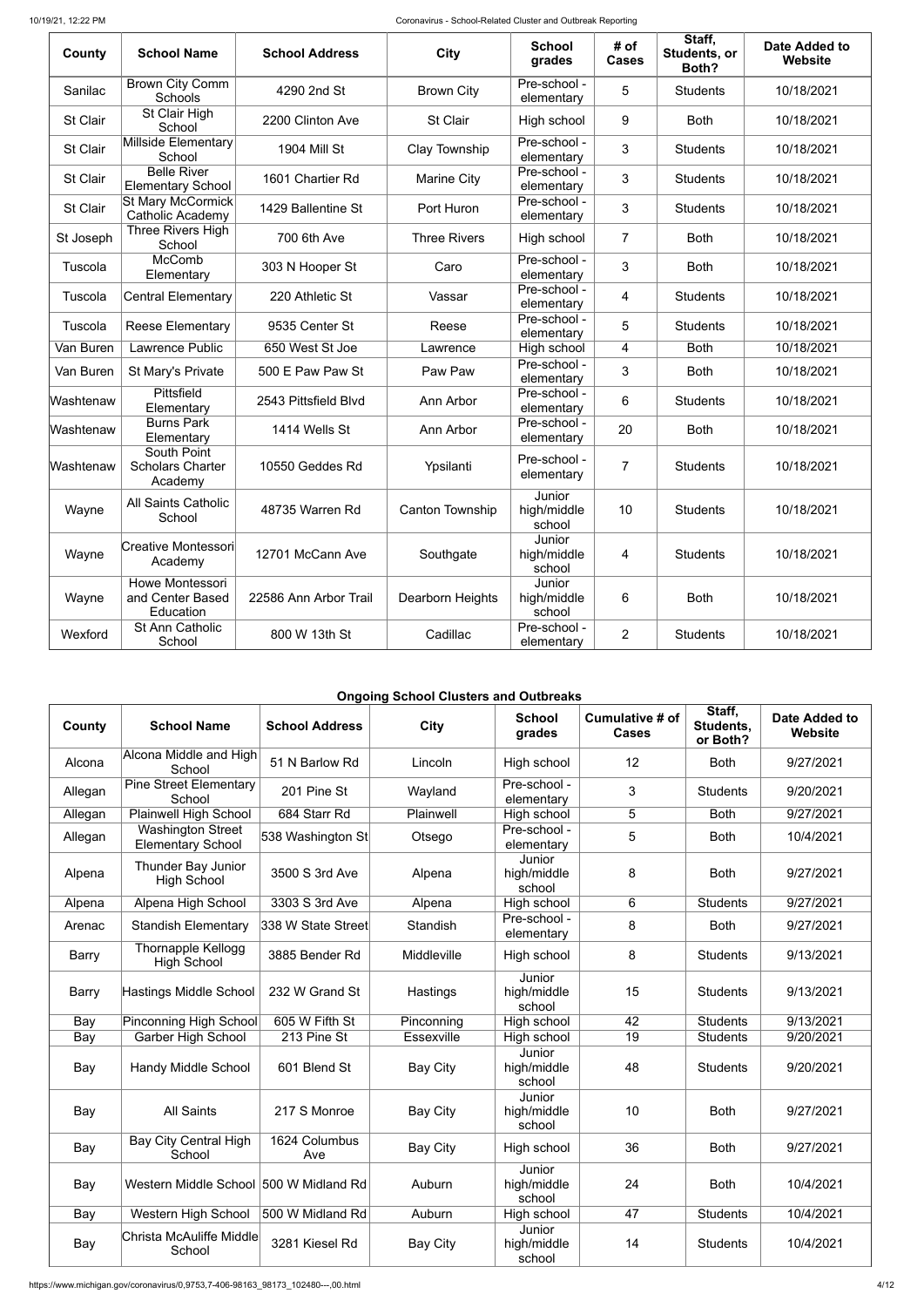| County        | <b>School Name</b>                                                             | <b>School Address</b>       | <b>City</b>            | <b>School</b><br>grades         | Cumulative # of<br><b>Cases</b> | Staff,<br>Students,<br>or Both? | <b>Date Added to</b><br><b>Website</b> |
|---------------|--------------------------------------------------------------------------------|-----------------------------|------------------------|---------------------------------|---------------------------------|---------------------------------|----------------------------------------|
| Bay           | John Glenn High School                                                         | 3201 Kiesel Rd              | <b>Bay City</b>        | High school                     | 22                              | <b>Students</b>                 | 10/4/2021                              |
| Bay           | <b>Washington Elementary</b>                                                   | 1821 Mckinley St            | <b>Bay City</b>        | Pre-school -<br>elementary      | 14                              | <b>Students</b>                 | 10/4/2021                              |
| Bay           | <b>Auburn Elementary</b>                                                       | 301 E Midland Rd            | Auburn                 | Pre-school -<br>elementary      | 15                              | <b>Students</b>                 | 10/4/2021                              |
| Bay           | <b>MacGregor Elementary</b>                                                    | 1012 Fremont Ave            | <b>Bay City</b>        | Pre-school -<br>elementary      | 12                              | <b>Both</b>                     | 10/11/2021                             |
| Bay           | <b>Hampton Elementary</b>                                                      | 1908 W Youngs<br>Ditch Rd   | <b>Bay City</b>        | Pre-school -<br>elementary      | 12                              | <b>Both</b>                     | 10/11/2021                             |
| Bay           | <b>Linwood Elementary</b>                                                      | 517 W Center Rd             | Linwood                | Pre-school -<br>elementary      | 5                               | <b>Students</b>                 | 10/11/2021                             |
| <b>Benzie</b> | Frankfort-Elberta Area<br>Schools                                              | 534 11th St                 | Frankfort              | Pre-school -<br>elementary      | 3                               | <b>Both</b>                     | 9/27/2021                              |
| <b>Benzie</b> | <b>Benzie Central</b>                                                          | 9222 Homestead<br>Rd        | <b>Benzonia</b>        | High school                     | 4                               | <b>Students</b>                 | 9/27/2021                              |
| <b>Benzie</b> | Lake Ann Elementary                                                            | 19375 Bronson<br>Lake Rd    | Interlochen            | Pre-school -<br>elementary      | 3                               | <b>Both</b>                     | 10/11/2021                             |
| Calhoun       | <b>Battle Creek Montessori</b><br>Academy                                      | 399 N 20th St               | Springfield            | Junior<br>high/middle<br>school | 4                               | <b>Both</b>                     | 9/27/2021                              |
| Calhoun       | <b>Lakeview Middle</b><br>School                                               | 300 S 28th St               | <b>Battle Creek</b>    | Junior<br>high/middle<br>school | 4                               | <b>Both</b>                     | 10/4/2021                              |
| Calhoun       | Pennfield High School                                                          | 8299 Pennfield Rd           | <b>Battle Creek</b>    | High school                     | 52                              | <b>Students</b>                 | 10/11/2021                             |
| Charlevoix    | Boyne City High School                                                         | 1035 Boyne Ave              | <b>Boyne City</b>      | High school<br>Pre-school -     | 5                               | <b>Students</b>                 | 9/27/2021                              |
| Charlevoix    | Char-EM ISD<br><b>Boyne City Early</b>                                         | 951 Mill St                 | East Jordan            | elementary<br>Pre-school -      | 3                               | <b>Students</b>                 | 10/4/2021                              |
| Charlevoix    | Learners                                                                       | 321 South Park St           | <b>Boyne City</b>      | elementary<br>Pre-school -      | 4                               | <b>Both</b>                     | 10/4/2021                              |
| Charlevoix    | <b>Boyne Falls</b>                                                             | 1662 M-75                   | <b>Boyne Falls</b>     | elementary<br>Junior            | 3                               | Staff                           | 10/11/2021                             |
| Cheboygan     | Cheboygan<br>Intermediate School                                               | 905 W Lincoln<br>Ave.       | Cheboygan              | high/middle<br>school<br>Junior | 4                               | <b>Students</b>                 | 9/27/2021                              |
| Cheboygan     | Inland Lakes Secondary<br>School                                               | 4363 S. Straits<br>Hwy      | <b>Indian River</b>    | high/middle<br>school           | 3                               | <b>Students</b>                 | 9/27/2021                              |
| Cheboygan     | Inland Lakes Secondary 4363 S Straits Hwy<br>School                            |                             | <b>Indian River</b>    | High school                     | 8                               | <b>Students</b>                 | 10/4/2021                              |
|               | Cheboygan Cheboygan High School                                                | 801 Lincoln Ave             | Cheboygan              | High school<br>Junior           | 4                               | <b>Students</b>                 | 10/4/2021                              |
|               | Cheboygan Cheboygan High School 905 W Lincoln Ave                              |                             | Cheboygan              | high/middle<br>school           | 6                               | <b>Students</b>                 | 10/4/2021                              |
| Chippewa      | Pickford Public Schools 333 S Pleasant St                                      |                             | Pickford               | Pre-school -<br>elementary      | 42                              | <b>Both</b>                     | 9/27/2021                              |
| Chippewa      | Joseph K Lumsden<br><b>Bahweting Anishnabe</b><br><b>Public School Academy</b> | 1301 Marquette<br>Ave       | <b>Sault Ste Marie</b> | High school                     | 16                              | <b>Both</b>                     | 9/27/2021                              |
| Chippewa      | Sault Area Middle<br>School                                                    | 684 Marquette Ave           | <b>Sault Ste Marie</b> | Junior<br>high/middle<br>school | 11                              | <b>Both</b>                     | 10/4/2021                              |
| Chippewa      | Sault Area High School 904 Marquette Ave                                       |                             | Sault Ste Marie        | High school                     | 11                              | <b>Both</b>                     | 10/11/2021                             |
| Crawford      | <b>Grayling High School</b><br>James T Jones                                   | 1135 N Old 27               | Grayling               | High school<br>Pre-school -     | 14                              | <b>Students</b>                 | 10/4/2021                              |
| Delta         | Elementary<br>W.C. Cameron                                                     | 400 South 10th St           | Escanaba               | elementary<br>Pre-school -      | 31                              | <b>Both</b>                     | 9/20/2021                              |
| Delta         | Elementary                                                                     | 803 29th St                 | Gladstone              | elementary                      | 18                              | <b>Both</b>                     | 9/27/2021                              |
| Delta         | <b>Gladstone High School</b>                                                   | 2100 M-35 Hwy               | Gladstone              | High school                     | 22                              | <b>Both</b>                     | 9/27/2021                              |
| Delta         | <b>Gladstone Middle</b><br>School                                              | 300 South 10th St           | Gladstone              | Junior<br>high/middle<br>school | 8                               | <b>Students</b>                 | 9/27/2021                              |
| Delta         | Delta Shoolcraft<br>Intermediate School<br><b>District</b>                     | 2525 3rd Ave S              | Escanaba               | High school                     | 3                               | <b>Both</b>                     | 10/4/2021                              |
| <b>Delta</b>  | Escanaba Jr/Sr High<br>School                                                  | 500 South Lincoln<br>Rd     | Escanaba               | High school                     | 11                              | <b>Students</b>                 | 10/11/2021                             |
| Delta         | Escanaba Upper<br><b>Elementary School</b>                                     | 1500 Ludington St           | Escanaba               | Pre-school -<br>elementary      | $\overline{7}$                  | <b>Both</b>                     | 10/11/2021                             |
| Detroit City  | Gardner<br>ElementarySchool                                                    | 6528 Mansfield St           | <b>Detroit City</b>    | Pre-school -<br>elementary      | 6                               | <b>Both</b>                     | 9/27/2021                              |
| Detroit City  | <b>Thurgood Marshall</b><br>Elementary                                         | 15531 Linwood St            | Detroit City           | Administrative                  | $\overline{2}$                  | Staff                           | 9/27/2021                              |
| Eaton         | <b>Upper Elementary</b>                                                        | 1068 Carlisle Hwy           | Charlotte              | Pre-school -<br>elementary      | 14                              | <b>Both</b>                     | 9/27/2021                              |
| Eaton         | <b>Holbrook Elementary</b>                                                     | 950 Jenne St                | <b>Grand Ledge</b>     | Pre-school -<br>elementary      | 12                              | <b>Both</b>                     | 10/4/2021                              |
| Eaton         | <b>Parkview Elementary</b>                                                     | 301 E Kalamo<br><b>Hwy</b>  | Charlotte              | Pre-school -<br>elementary      | 5                               | <b>Both</b>                     | 10/11/2021                             |
| Eaton         | <b>St Gerard Catholic</b><br>School                                            | 4433 W Willow<br><b>Hwy</b> | Lansing                | Junior<br>high/middle<br>school | 3                               | <b>Students</b>                 | 10/11/2021                             |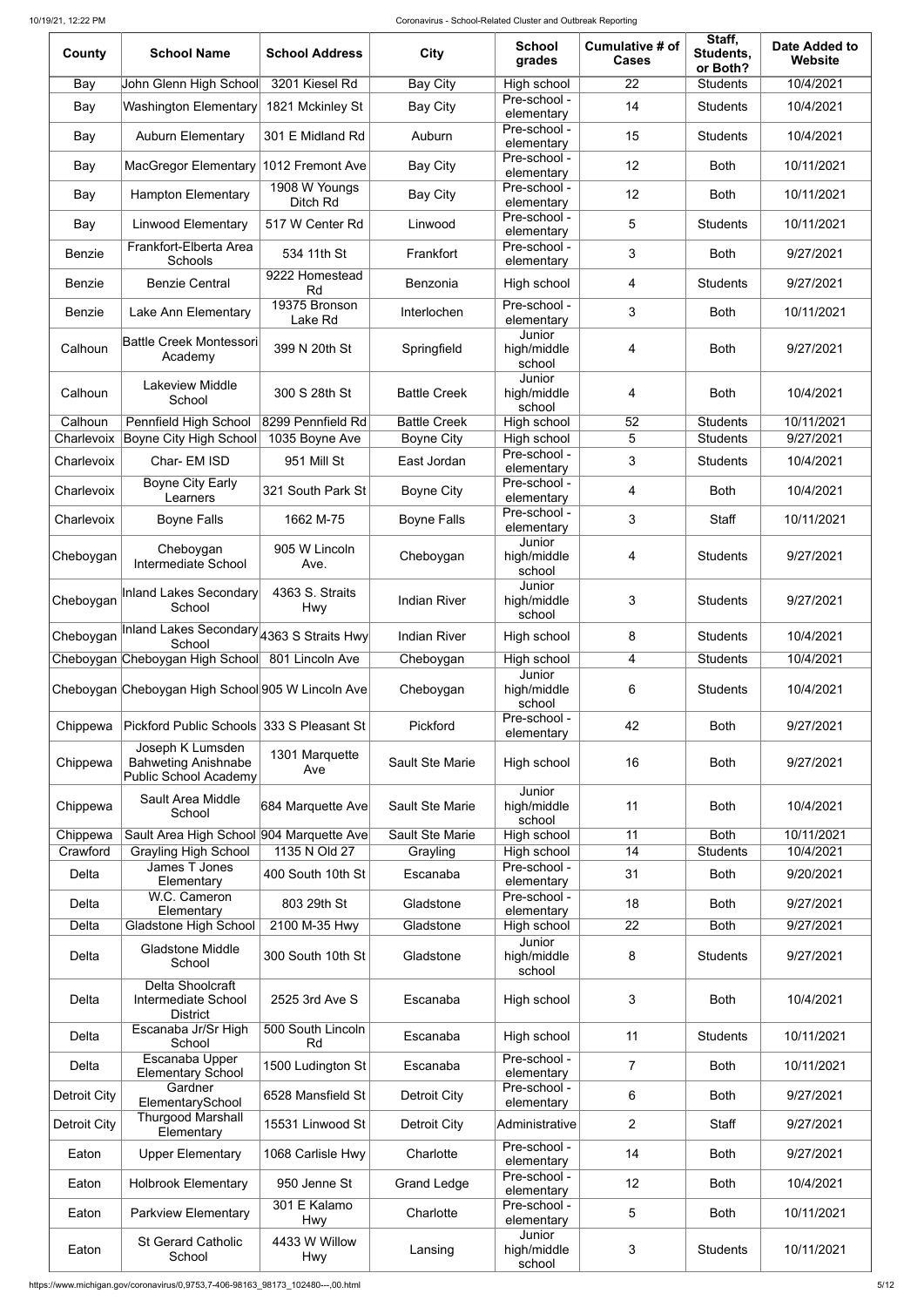| County                   | <b>School Name</b>                                 | <b>School Address</b>            | <b>City</b>          | <b>School</b><br>grades         | Cumulative # of<br><b>Cases</b> | Staff,<br>Students,<br>or Both? | <b>Date Added to</b><br><b>Website</b> |
|--------------------------|----------------------------------------------------|----------------------------------|----------------------|---------------------------------|---------------------------------|---------------------------------|----------------------------------------|
| Genesee                  | Genesee Stem<br>Academy                            | 5240 Calkins Rd                  | Flint                | Pre-school -<br>elementary      | 5                               | <b>Students</b>                 | 10/11/2021                             |
| Genesee                  | <b>EAJ High School</b>                             | 8041 Neff Rd                     | <b>Mt Morris</b>     | High school                     | 14                              | <b>Students</b>                 | 10/11/2021                             |
| Genesee                  | <b>Swartz Creek High</b><br>School                 | 4110 Morrish Rd                  | <b>Swartz Creek</b>  | High school                     | 5                               | <b>Students</b>                 | 10/11/2021                             |
| Genesee                  | Kuehn-Haven Middle<br>School                       | 302 Ray St                       | Montrose             | Junior<br>high/middle<br>school | 4                               | <b>Students</b>                 | 10/11/2021                             |
| Genesee                  | <b>Perry Innovation Center</b>                     | <b>11920 South</b><br>Saginaw St | <b>Grand Blanc</b>   | Pre-school -<br>elementary      | 3                               | <b>Both</b>                     | 10/4/2021                              |
| Genesee                  | Perry Innovation Center                            | <b>11920 South</b><br>Saginaw St | <b>Grand Blanc</b>   | Pre-school -<br>elementary      | 3                               | <b>Both</b>                     | 10/4/2021                              |
| Genesee                  | <b>Seymour Elementary</b>                          | 3088 North<br>Seymour Rd         | Flushing             | Pre-school -<br>elementary      | 4                               | <b>Students</b>                 | 10/4/2021                              |
| Genesee                  | <b>Barhitte Elementary</b>                         | 6080 Roberta St                  | <b>Burton</b>        | Pre-school -<br>elementary      | 4                               | <b>Both</b>                     | 10/4/2021                              |
| Genesee                  | <b>Lake Fenton Preschool</b>                       | 11425 Torrey Rd                  | Fenton               | Pre-school -<br>elementary      | 3                               | <b>Students</b>                 | 9/27/2021                              |
| Gladwin                  | <b>Gladwin High School</b>                         | 1400 N Spring<br><b>Street</b>   | Gladwin              | High school                     | 4                               | <b>Both</b>                     | 10/4/2021                              |
| Gogebic                  | <b>Bessemer Area Schools</b>                       | 301 Sellar St                    | <b>Bessemer</b>      | High school                     | 46                              | <b>Students</b>                 | 10/4/2021                              |
| Gogebic                  | <b>Bessemer Area Schools</b>                       | 301 Sellar St                    | <b>Bessemer</b>      | Pre-school -<br>elementary      | 5                               | <b>Students</b>                 | 10/4/2021                              |
| Grand<br><b>Traverse</b> | <b>Traverse City Christian</b>                     | 753 Emerson Rd                   | <b>Traverse City</b> | Pre-school -<br>elementary      | 3                               | <b>Both</b>                     | 9/27/2021                              |
| Gratiot                  | Alma College                                       | 614 W Superior St                | Alma                 | College -<br>undergraduate      | 32                              | <b>Students</b>                 | 10/11/2021                             |
| Gratiot                  | Nikkari Elementary                                 | 301 W State St                   | <b>St Louis</b>      | Pre-school -<br>elementary      | 5                               | <b>Students</b>                 | 10/11/2021                             |
| Hillsdale                | David Middle School                                | 30 N West St                     | Hillsdale            | Junior<br>high/middle<br>school | 5                               | <b>Both</b>                     | 9/27/2021                              |
| Hillsdale                | Jonesville High School                             | 460 Adrian St                    | Jonesville           | High school                     | 3                               | <b>Students</b>                 | 9/27/2021                              |
| Hillsdale                | Jonesville High School                             | 460 Adrian St                    | Jonesville           | High school                     | 4                               | <b>Students</b>                 | 9/27/2021                              |
| Hillsdale                | Jonesville Middle<br>School                        | 401 E. Chicago St                | Jonesville           | Junior<br>high/middle<br>school | 3                               | <b>Students</b>                 | 10/4/2021                              |
| Houghton                 | Lake Linden Hubbell<br>Public                      | 601 Calumet St                   | Lake Linden          | High school                     | 10                              | <b>Both</b>                     | 10/4/2021                              |
| Houghton                 | Lake Linden Hubbell<br>Public                      | 601 Calumet St                   | Lake Linden          | Pre-school -<br>elementary      | 8                               | <b>Students</b>                 | 10/4/2021                              |
| Houghton                 | Public Schools of<br>Calumet, Laurium,<br>Keweenaw | 57070 Mine St                    | Calumet              | High school                     | 16                              | <b>Students</b>                 | 10/4/2021                              |
| Huron                    | <b>Harbor Beach Schools</b>                        | 402 S 5th St                     | <b>Harbor Beach</b>  | High school<br>Pre-school -     | 6                               | <b>Both</b>                     | 9/13/2021                              |
| Huron                    | <b>Cross Lutheran School</b>                       | 200 Ruppert St                   | Pigeon               | elementary                      | 9                               | <b>Both</b>                     | 9/27/2021                              |
| Huron                    | <b>Laker Schools</b>                               | 6136 Pigeon Rd                   | Pigeon               | High school                     | 6                               | <b>Both</b>                     | 9/27/2021                              |
| Huron                    | <b>Owendale Gagetown</b><br><b>Schools</b>         | 7166 E Man St                    | Owendale             | High school                     | 4                               | <b>Both</b>                     | 10/4/2021                              |
| Ingham                   | <b>Bennett Woods</b><br><b>Elementary School</b>   | 2650 Bennett Rd                  | <b>Okemos</b>        | Pre-school -<br>elementary      | $\overline{7}$                  | <b>Both</b>                     | 9/20/2021                              |
| Ingham                   | Stockbridge Jr./Sr. High<br>School                 | 416 N Clinton St                 | Stockbridge          | Junior<br>high/middle<br>school | 3                               | <b>Both</b>                     | 9/27/2021                              |
| Ingham                   | Leslie High School                                 | <b>4141 S Hull Rd</b>            | Leslie               | High school                     | 3                               | <b>Students</b>                 | 9/27/2021                              |
| Ingham                   | Glencairn<br><b>Elementary School</b>              | 939 N Harrison Rd                | East Lansing         | Pre-school -<br>elementary      | 6                               | <b>Students</b>                 | 9/27/2021                              |
| Ingham                   | Radmoor Montessori                                 | 2745 Mt Hope                     | <b>Okemos</b>        | Pre-school -<br>elementary      | 3                               | <b>Students</b>                 | 10/4/2021                              |
| Ingham                   | Washington Woods/<br>Middle School                 | 2055 S<br>Washington Rd          | Holt                 | Junior<br>high/middle<br>school | 5                               | <b>Students</b>                 | 10/11/2021                             |
| Ingham                   | <b>Murphy Elementary</b><br>School-lansing         | 1875 Lake Lansing<br>Rd          | Haslett              | Pre-school -<br>elementary      | 3                               | <b>Students</b>                 | 10/11/2021                             |
| Ionia                    | <b>Westwood Elementary</b>                         | 883 Cross St                     | Portland             | Pre-school -<br>elementary      | 8                               | <b>Students</b>                 | 9/20/2021                              |
| Ionia                    | Saranac Middle School 225 S. Pleasant St           |                                  | Saranac              | Junior<br>high/middle<br>school | $\overline{7}$                  | <b>Students</b>                 | 9/20/2021                              |
| Ionia                    | Jefferson Elementary                               | 420 N Jefferson St               | Ionia                | Pre-school -<br>elementary      | 8                               | <b>Students</b>                 | 9/27/2021                              |
| Ionia                    | Ionia Middle School                                | 438 Union St                     | Ionia                | Junior<br>high/middle<br>school | 13                              | <b>Both</b>                     | 9/6/2021                               |
| Ionia                    | <b>Ellis Elementary</b>                            | 100 W Ellis St                   | <b>Belding</b>       | Pre-school -<br>elementary      | 6                               | <b>Both</b>                     | 9/27/2021                              |
| Ionia                    | <b>Ellis Elementary</b>                            | 100 W Ellis St                   | <b>Belding</b>       | Pre-school -<br>elementary      | 6                               | <b>Both</b>                     | 9/27/2021                              |
| Ionia                    | Portland High School                               | 1100 Ionia Rd                    | Portland             | High school                     | 8                               | <b>Students</b>                 | 9/27/2021                              |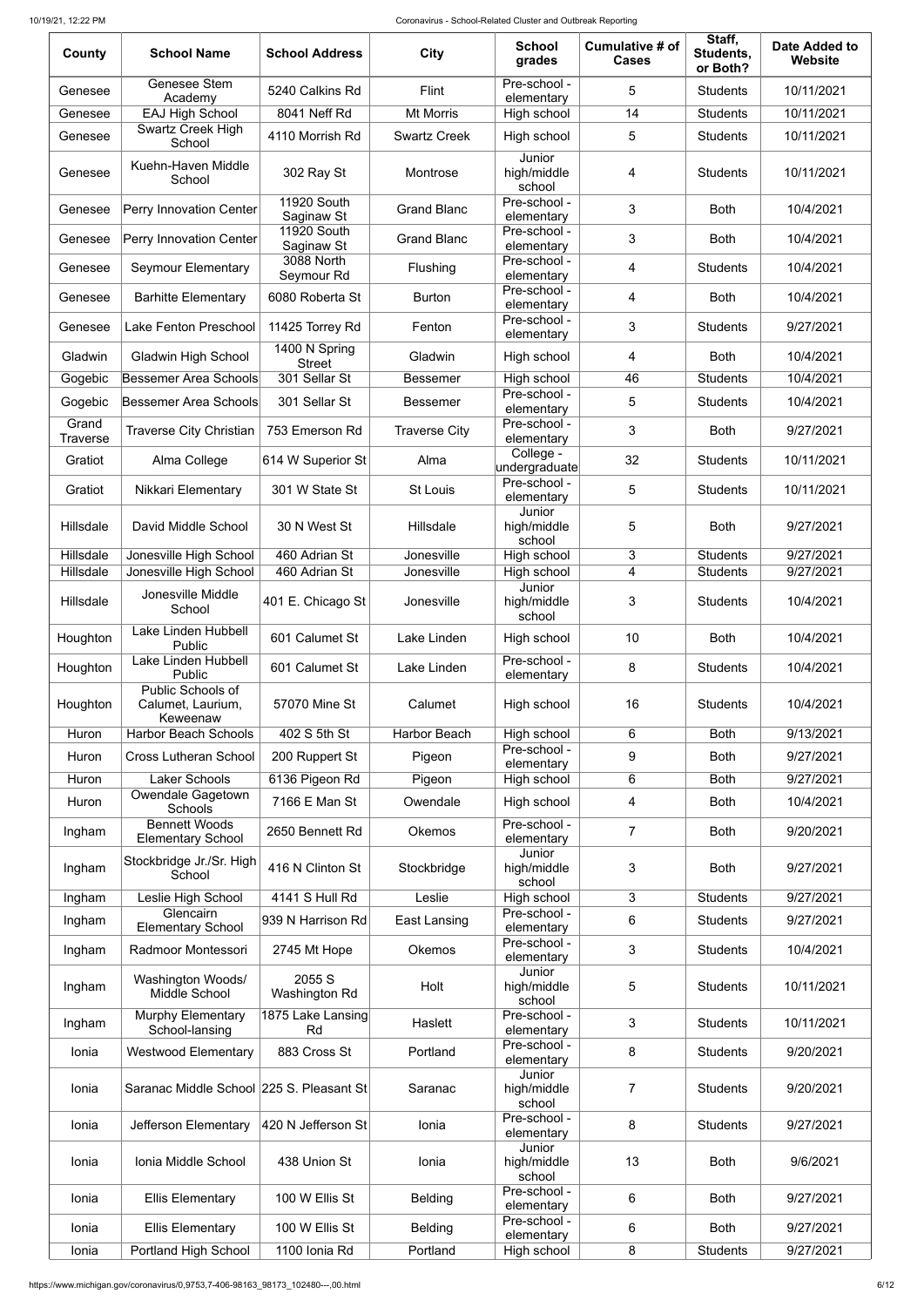#### 10/19/21, 12:22 PM Coronavirus - School-Related Cluster and Outbreak Reporting

| County             | <b>School Name</b>                                | <b>School Address</b>                | <b>City</b>         | <b>School</b><br>grades         | Cumulative # of<br><b>Cases</b> | Staff,<br>Students,<br>or Both? | <b>Date Added to</b><br>Website |
|--------------------|---------------------------------------------------|--------------------------------------|---------------------|---------------------------------|---------------------------------|---------------------------------|---------------------------------|
| Ionia              | <b>St's Peter and Paul</b>                        | 317 Baldie St                        | Ionia               | Junior<br>high/middle<br>school | 4                               | <b>Both</b>                     | 10/4/2021                       |
| Ionia              | Jefferson Elementary                              | 420 N Jefferson St                   | Ionia               | Pre-school -<br>elementary      | 5                               | <b>Students</b>                 | 10/4/2021                       |
| Ionia              | Jefferson Elementary                              | 420 N Jefferson St                   | Ionia               | Pre-school -<br>elementary      | 4                               | <b>Both</b>                     | 10/4/2021                       |
| Ionia              | <b>Westwood Elementary</b>                        | 883 Cross St                         | Portland            | Pre-school -<br>elementary      | 3                               | <b>Students</b>                 | 9/27/2021                       |
| Ionia              | <b>Westwood Elementary</b>                        | 883 Cross St                         | Portland            | Pre-school -<br>elementary      | 6                               | <b>Students</b>                 | 10/4/2021                       |
| Ionia              | <b>Westwood Elementary</b>                        | 883 Cross St                         | Portland            | Pre-school -<br>elementary      | 3                               | <b>Students</b>                 | 10/11/2021                      |
| Ionia              | Ionia High School                                 | 250 E. Tuttle Rd                     | Ionia               | High school                     | 6                               | <b>Students</b>                 | 10/11/2021                      |
| Ionia              | Jefferson Elementary                              | 420 N Jefferson St                   | Ionia               | Pre-school -<br>elementary      | $\overline{7}$                  | <b>Students</b>                 | 10/11/2021                      |
| losco              | Tawas Area High<br>School                         | 255 E M-55                           | <b>Tawas City</b>   | High school                     | 27                              | <b>Both</b>                     | 9/13/2021                       |
| losco              | <b>Richardson Elementary</b>                      | E River Rd                           | Au Sable Township   | Pre-school -<br>elementary      | 6                               | <b>Both</b>                     | 9/27/2021                       |
| losco              | <b>Clara Bolen Elementary</b>                     | 211 S Plank Rd                       | <b>Tawas City</b>   | Pre-school -<br>elementary      | $\overline{2}$                  | <b>Both</b>                     | 9/27/2021                       |
| losco              | Oscoda High School                                | 3550 E River Rd                      | Oscoda              | High school                     | 3                               | <b>Both</b>                     | 10/11/2021                      |
| Isabella           | Central Michigan<br>University                    | 1200 S Franklin                      | Mt. Pleasant        | College -<br>undergraduate      | 8                               | <b>Students</b>                 | 9/13/2021                       |
| Isabella           | <b>Mt Pleasant Middle</b><br>School               | 440 S Bradley                        | Mt. Pleasant        | Junior<br>high/middle<br>school | 13                              | <b>Both</b>                     | 9/20/2021                       |
| Isabella           | <b>Shepherd Elementary</b><br>School              | 168 E Maple St                       | Shepherd            | Pre-school -<br>elementary      | 4                               | <b>Students</b>                 | 9/27/2021                       |
| Isabella           | <b>Beal City Elementary</b><br>School             | 3117 Elias St                        | Mt. Pleasant        | Pre-school -<br>elementary      | 3                               | <b>Both</b>                     | 10/4/2021                       |
| Isabella           | Mary McGuire<br><b>Elementary School</b>          | 4883 Crosslanes                      | Mt. Pleasant        | Pre-school -<br>elementary      | 3                               | <b>Students</b>                 | 10/4/2021                       |
| Isabella           | Renaissance Public<br>School Academy              | 2797 S Isabella Rd                   | Mt. Pleasant        | Pre-school -<br>elementary      | 10                              | <b>Both</b>                     | 10/4/2021                       |
| Isabella           | <b>Weidman Elementary</b>                         | 3391 N School Rd                     | Weidman             | Pre-school -<br>elementary      | 6                               | <b>Both</b>                     | 10/4/2021                       |
| Jackson            | <b>Trinity Lutheran</b>                           | 4900 McCain St                       | Jackson             | Junior<br>high/middle<br>school | 10                              | <b>Both</b>                     | 9/6/2021                        |
| Jackson            | <b>Hanover Horton HS</b>                          | 10000 Moscow Rd                      | Horton              | High school                     | 11                              | <b>Both</b>                     | 9/6/2021                        |
| Jackson<br>Jackson | Lyle Torrant<br>Northwest HS                      | 1175 W Parnall Rd<br>4200 VanHorn Rd | Jackson<br>Jackson  | High school<br>High school      | 4<br>10                         | <b>Both</b><br><b>Both</b>      | 9/6/2021<br>9/6/2021            |
| Jackson            | <b>Springport Elementary</b>                      | 300 W Main St                        | Springport          | Pre-school -<br>elementary      | 9                               | <b>Students</b>                 | 9/6/2021                        |
| Jackson            | <b>JCISD East Campus</b>                          | 6700 Browns Lk<br><b>Rd</b>          | Jackson             | High school                     | 5                               | <b>Both</b>                     | 8/23/2021                       |
| Jackson            | Western HS                                        | 1400 S Dearing Rd                    | Parma               | High school                     | 26                              | <b>Both</b>                     | 9/6/2021                        |
| Jackson            | Parma Elementary                                  | 385 Elizabeth St                     | Parma               | Pre-school -<br>elementary      | 8                               | <b>Both</b>                     | 9/6/2021                        |
| Jackson            | <b>Grass Lake Middle</b>                          | 1000 Grass Lake<br>Rd                | <b>Grass Lake</b>   | Junior<br>high/middle<br>school | 9                               | <b>Students</b>                 | 8/30/2021                       |
| Jackson            | Northwest Early<br>Elementary                     | 3735 Lansing Ave                     | Jackson             | Pre-school -<br>elementary      | 6                               | <b>Students</b>                 | 9/6/2021                        |
| Jackson            | <b>Northwest Elementary</b>                       | 3757 Lansing Ave                     | Jackson             | Pre-school -<br>elementary      | 11                              | <b>Students</b>                 | 9/13/2021                       |
| Jackson            | Napoleon HS                                       | 201 West St                          | Napoleon            | High school                     | 21                              | <b>Students</b>                 | 9/6/2021                        |
| Jackson            | <b>Cascades Elementary</b>                        | 1200 S Wisner St                     | Jackson             | Pre-school -<br>elementary      | $\overline{2}$                  | <b>Both</b>                     | 9/20/2021                       |
| Jackson            | <b>Bean Elementary</b>                            | 3201 Noble Rd                        | <b>Spring Arbor</b> | Pre-school -<br>elementary      | 9                               | <b>Students</b>                 | 9/20/2021                       |
| Jackson            | Concord High School                               | 219 Monroe St                        | Concord             | High school                     | 5                               | <b>Both</b>                     | 10/4/2021                       |
| Jackson            | East Jackson High<br>School                       | 15666 N Sutton Rd                    | Jackson             | High school                     | 9                               | <b>Students</b>                 | 10/4/2021                       |
| Jackson            | Western Middle School 1400 S Dearing Rd           |                                      | Parma               | Junior<br>high/middle<br>school | 15                              | <b>Students</b>                 | 10/4/2021                       |
| Jackson            | Lumen Christi                                     | 3483 Spring Arbor<br>Rd              | Jackson             | High school                     | 4                               | <b>Students</b>                 | 10/4/2021                       |
| Jackson            | Grass Lake High School 11500 Warrior Trail        |                                      | <b>Grass Lake</b>   | High school                     | 6                               | <b>Students</b>                 | 10/4/2021                       |
| Jackson            | <b>Hanover Horton Elem</b>                        | 131 Fairview St                      | Hanover             | Pre-school -<br>elementary      | 4                               | <b>Both</b>                     | 10/4/2021                       |
| Kalamazoo          | Heritage Christian<br>Academy                     | 6312 Quail Run Dr                    | Kalamazoo           | Pre-school -<br>elementary      | 5                               | <b>Both</b>                     | 9/13/2021                       |
| Kalamazoo          | Hillside Middle School                            | 1941 Alamo                           | Kalamazoo           | Junior<br>high/middle<br>school | 3                               | <b>Students</b>                 | 9/20/2021                       |
|                    | Kalamazoo Lake Center Elementary 10011 Portage Rd |                                      | Portage             | Pre-school -<br>elementary      | 3                               | <b>Students</b>                 | 10/11/2021                      |

https://www.michigan.gov/coronavirus/0,9753,7-406-98163\_98173\_102480---,00.html 7/12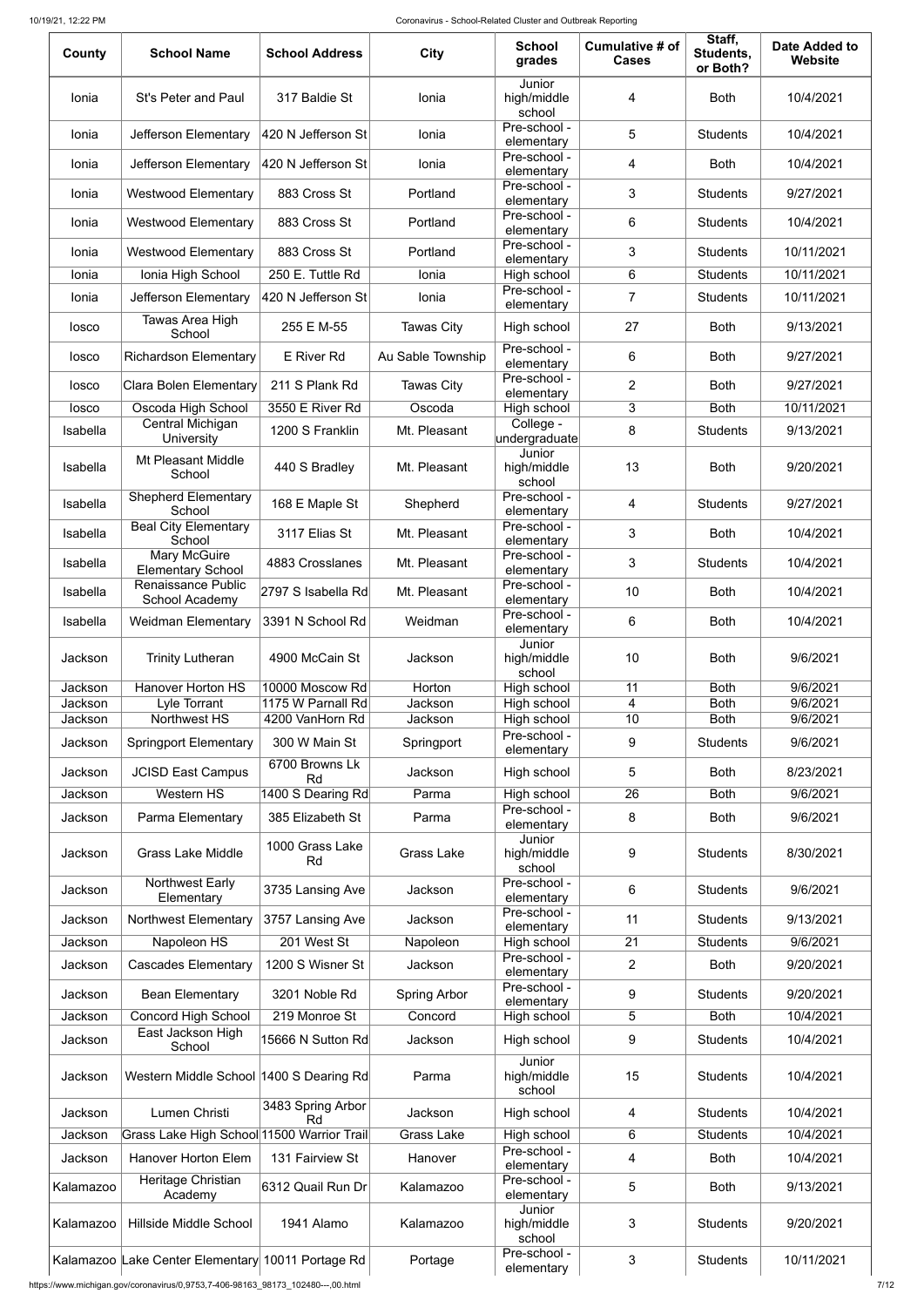#### 10/19/21, 12:22 PM Coronavirus - School-Related Cluster and Outbreak Reporting

| County    | <b>School Name</b>                                 | <b>School Address</b>                     | <b>City</b>          | <b>School</b><br>grades         | Cumulative # of<br><b>Cases</b> | Staff,<br>Students,<br>or Both? | <b>Date Added to</b><br><b>Website</b> |
|-----------|----------------------------------------------------|-------------------------------------------|----------------------|---------------------------------|---------------------------------|---------------------------------|----------------------------------------|
| Kalamazoo | <b>KRESA Woods Edge</b>                            | 1501 e milham ave                         | Portage              | Junior<br>high/middle<br>school | 4                               | <b>Both</b>                     | 10/11/2021                             |
| Kalamazoo | Kalamazoo Central HS                               | 2432 N Drake<br>Road                      | Kalamazoo            | High school                     | 3                               | <b>Both</b>                     | 10/11/2021                             |
| Kalamazoo | Portage Northern                                   | 1000 Idaho Ave                            | Portage              | High school                     | 3                               | <b>Students</b>                 | 10/11/2021                             |
| Kalamazoo | Loy Norrix                                         | 606 E Kilgore Rd                          | Kalamazoo            | High school                     | 4                               | <b>Students</b>                 | 9/20/2021                              |
| Kalkaska  | Kalkaska High School<br>Cedar Springs High         | 109 N Birch St                            | Kalkaska             | High school                     | 10                              | <b>Students</b>                 | 9/20/2021                              |
| Kent      | School                                             | 204 E Muskegon S                          | <b>Cedar Springs</b> | High school                     | 61                              | <b>Students</b>                 | 9/13/2021                              |
| Kent      | South Christian High<br>School                     | 7979 Kalamazoo<br>Ave SE<br>2133 Buchanan | <b>Byron Center</b>  | High school<br>Pre-school -     | 33                              | <b>Both</b>                     | 9/13/2021                              |
| Kent      | <b>Burton Elementary</b>                           | Ave SW                                    | <b>Grand Rapids</b>  | elementary                      | 6                               | <b>Both</b>                     | 9/13/2021                              |
| Kent      | <b>Rockford Freshman</b><br>Center                 | 4500 Kroes St NE                          | Rockford             | High school                     | 18                              | <b>Both</b>                     | 9/20/2021                              |
| Kent      | West MI Lutheran High<br>School                    | 601 36th St                               | Wyoming              | High school                     | $\overline{2}$                  | <b>Students</b>                 | 9/20/2021                              |
| Kent      | <b>Zinser Elementary</b>                           | 3949 Leonard St<br><b>NW</b>              | <b>Grand Rapids</b>  | Pre-school -<br>elementary      | 10                              | <b>Both</b>                     | 9/20/2021                              |
| Kent      | <b>St Patrick School</b>                           | 4333 Parnell Ave<br><b>NE</b>             | Ada                  | Pre-school -<br>elementary      | 10                              | <b>Both</b>                     | 9/27/2021                              |
| Kent      | The Potters House                                  | 810 Van Raalte Dr<br><b>SW</b>            | <b>Grand Rapids</b>  | Pre-school -<br>elementary      | 5                               | <b>Both</b>                     | 9/27/2021                              |
| Kent      | <b>Grand Rapids Public</b><br>Museum School        | 272 Pearl St NW                           | <b>Grand Rapids</b>  | Junior<br>high/middle<br>school | 4                               | <b>Students</b>                 | 9/27/2021                              |
| Kent      | Aberdeen Academy                                   | 928 Aberdeen St<br><b>NE</b>              | <b>Grand Rapids</b>  | Junior<br>high/middle<br>school | 10                              | <b>Students</b>                 | 9/27/2021                              |
| Kent      | Cedar Trails Elementary 204 Muskegon St            |                                           | <b>Cedar Springs</b> | Pre-school -<br>elementary      | 4                               | <b>Both</b>                     | 10/4/2021                              |
| Kent      | <b>Excel Charter Academy</b>                       | 4201 Breton Rd<br><b>SE</b>               | <b>Grand Rapids</b>  | Junior<br>high/middle<br>school | 13                              | <b>Students</b>                 | 10/4/2021                              |
| Kent      | <b>Central Woodlands</b>                           | 400 Alta Dale Ave<br><b>SE</b>            | Ada                  | Junior<br>high/middle<br>school | 6                               | <b>Students</b>                 | 10/11/2021                             |
| Kent      | West MI Academy of<br><b>Environmental Science</b> | 4463 Leonard St<br><b>NW</b>              | <b>Grand Rapids</b>  | High school                     | 5                               | <b>Students</b>                 | 10/11/2021                             |
| Kent      | <b>Explorer Elementary</b>                         | 2307 68th St SE                           | Caledonia            | Pre-school -<br>elementary      | 5                               | <b>Students</b>                 | 10/11/2021                             |
| Lake      | <b>Baldwin Community</b><br>Schools                | 525 4th St                                | <b>Baldwin</b>       | Junior<br>high/middle<br>school | 4                               | <b>Students</b>                 | 10/11/2021                             |
| Lapeer    | Lapeer High School                                 | 933 S Saginaw<br><b>Street</b>            | Lapeer               | High school                     | 19                              | <b>Both</b>                     | 8/23/2021                              |
| Lapeer    | <b>Rolland Warner</b>                              | 3145 W Genesee<br><b>St</b>               | Lapeer               | Junior<br>high/middle<br>school | 14                              | <b>Students</b>                 | 9/6/2021                               |
| Lapeer    | Murphy                                             | 1100 Pratt Rd                             | Metamora             | Pre-school -<br>elementary      | 9                               | <b>Both</b>                     | 9/6/2021                               |
| Lapeer    | Zemmer Middle School                               | 1920 W Oregon                             | Lapeer               | Junior<br>high/middle<br>school | 21                              | <b>Both</b>                     | 9/20/2021                              |
| Lapeer    | Schickler                                          | 2020 W Oregon St                          | Lapeer               | Pre-school -<br>elementary      | 8                               | <b>Students</b>                 | 9/20/2021                              |
| Lapeer    | <b>CFI</b>                                         | 170 Millville Rd                          | Lapeer               | High school                     | 3                               | <b>Both</b>                     | 10/11/2021                             |
| Lapeer    | <b>Weston Elementary</b>                           | 275 Weston St                             | <b>Imlay City</b>    | Pre-school -<br>elementary      | 12                              | <b>Both</b>                     | 9/6/2021                               |
| Lapeer    | Imlay City Middle<br>School                        | 495 W 1st Dtreet                          | Imlay City           | Junior<br>high/middle<br>school | $\overline{7}$                  | <b>Students</b>                 | 9/20/2021                              |
| Lapeer    | <b>Borland Elementary</b>                          | 500 W BORLAND<br>Rd                       | Imlay City           | Pre-school -<br>elementary      | 5                               | <b>Students</b>                 | 9/27/2021                              |
| Lapeer    | Imlay City High School                             | 1001 Norlin                               | <b>Imlay City</b>    | High school                     | 31                              | <b>Both</b>                     | 9/20/2021                              |
| Lapeer    | Dryden High School                                 | 3867 Rochester<br>Rd                      | Dryden               | High school                     | 3                               | <b>Students</b>                 | 10/11/2021                             |
| Lapeer    | North Branch Middle<br>School                      | 6570 Brush Street                         | North Branch         | Junior<br>high/middle<br>school | 5                               | <b>Students</b>                 | 10/11/2021                             |
| Lapeer    | <b>Chatfield School</b>                            | 231 Lake Drive                            | Lapeer               | Pre-school -<br>elementary      | 3                               | <b>Students</b>                 | 10/11/2021                             |
| Lapeer    | <b>Almont High School</b>                          | 4701 Howland Rd                           | Almont               | High school                     | 3                               | <b>Students</b>                 | 9/20/2021                              |
| Lapeer    | North Branch<br>Elementary                         | 4055 Elm Creek<br>Rd                      | North Branch         | Pre-school -<br>elementary      | 9                               | <b>Students</b>                 | 10/4/2021                              |
| Lapeer    | North Branch High<br>School                        | 6598 Brush St                             | North Branch         | High school                     | 13                              | <b>Both</b>                     | 10/11/2021                             |
| Lapeer    | <b>Dryden Elementary</b>                           | 3835 Mill Rd                              | Dryden               | Pre-school -<br>elementary      | 5                               | <b>Students</b>                 | 10/4/2021                              |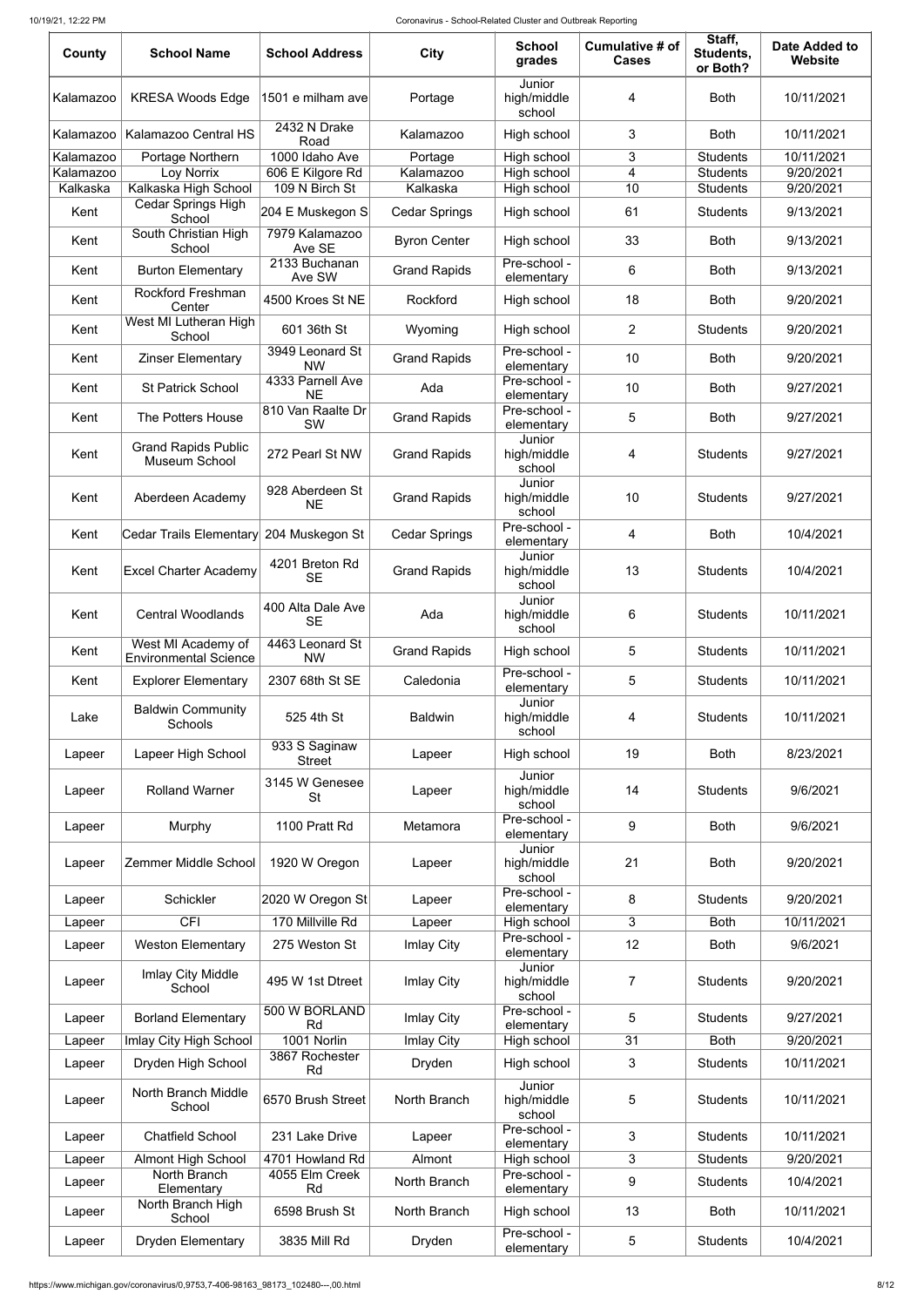| County     | <b>School Name</b>                               | <b>School Address</b>                        | <b>City</b>             | <b>School</b><br>grades         | Cumulative # of<br><b>Cases</b> | Staff,<br>Students,<br>or Both? | <b>Date Added to</b><br>Website |
|------------|--------------------------------------------------|----------------------------------------------|-------------------------|---------------------------------|---------------------------------|---------------------------------|---------------------------------|
| Lenawee    | <b>Blissfield Elementary</b>                     | 640 S Lane St                                | <b>Blissfield</b>       | Pre-school -<br>elementary      | 12                              | <b>Both</b>                     | 9/13/2021                       |
| Lenawee    | <b>Hudson High School</b>                        | 746 N Maple<br>Grove Ave                     | Hudson                  | High school                     | 3                               | <b>Students</b>                 | 9/27/2021                       |
| Lenawee    | <b>Tecumseh Middle</b><br>School                 | 401 N Van Buren<br>St                        | <b>Tecumseh</b>         | Junior<br>high/middle<br>school | 15                              | <b>Students</b>                 | 9/27/2021                       |
| Lenawee    | <b>Clinton Middle School</b>                     | 100 E Franklin St                            | Clinton                 | Junior<br>high/middle<br>school | 4                               | <b>Students</b>                 | 10/11/2021                      |
| Livingston | <b>Voyager Elementary</b>                        | 1450 Byron Rd                                | Howell                  | Pre-school -<br>elementary      | 14                              | <b>Students</b>                 | 9/27/2021                       |
| Livingston | Pathfinder                                       | 2100 E M 36                                  | Pinckney                | Junior<br>high/middle<br>school | 8                               | <b>Students</b>                 | 10/4/2021                       |
| Livingston | <b>Spencer Elementary</b>                        | 10639 Spencer Rd                             | <b>Brighton</b>         | Pre-school -<br>elementary      | 6                               | <b>Students</b>                 | 10/11/2021                      |
| Macomb     | Henry Ford II High<br>School                     | 11911 Clinton<br><b>River Rd</b>             | <b>Sterling Heights</b> | High school                     | 4                               | <b>Students</b>                 | 9/20/2021                       |
| Macomb     | Dean A Naldrett<br>Elementary                    | 47800 Sugarbush<br>Rd                        | <b>New Baltimore</b>    | Pre-school -<br>elementary      | 8                               | <b>Both</b>                     | 9/20/2021                       |
| Macomb     | <b>Roberts Elementary</b>                        | 2400 Belle View Dr                           | Shelby Township         | Pre-school -<br>elementary      | $\overline{2}$                  | <b>Students</b>                 | 9/20/2021                       |
| Macomb     | Romeo High School                                | 62300 Jewell Rd                              | Washington              | High school                     | $\overline{2}$                  | <b>Students</b>                 | 9/20/2021                       |
| Macomb     | Romeo Middle School                              | 297 Prospect St                              | Romeo                   | Junior<br>high/middle<br>school | 6                               | <b>Students</b>                 | 9/20/2021                       |
| Macomb     | Sterling Heights High<br>School                  | 12901 15 Mile Rd                             | <b>Sterling Heights</b> | High school                     | $\overline{2}$                  | <b>Staff</b>                    | 9/20/2021                       |
| Macomb     | <b>Sterling Heights High</b><br>School           | 12901 15 Mile Rd                             | <b>Sterling Heights</b> | High school                     | $\overline{2}$                  | <b>Students</b>                 | 9/20/2021                       |
| Macomb     | Davis Junior High<br>School                      | 11311 Plumbrook<br>Rd                        | <b>Sterling Heights</b> | Junior<br>high/middle<br>school | 5                               | <b>Students</b>                 | 9/27/2021                       |
| Macomb     | <b>Eastpointe Middle</b><br>School               | 24701 Kelly Rd                               | Eastpointe              | Junior<br>high/middle<br>school | 5                               | <b>Students</b>                 | 9/27/2021                       |
| Macomb     | <b>Lutz School for Work</b><br>Experience        | 19600 Cass Ave                               | <b>Clinton Twp</b>      | High school                     | 3                               | <b>Both</b>                     | 9/27/2021                       |
| Macomb     | Merritt Academy                                  | 59900 Haven<br>Ridge Rd                      | New Haven               | Pre-school -<br>elementary      | 3                               | <b>Both</b>                     | 9/27/2021                       |
| Macomb     | <b>Warren Woods Tower</b><br><b>High School</b>  | 27900 Bunert Rd                              | Warren                  | High school                     | 11                              | <b>Students</b>                 | 9/27/2021                       |
| Macomb     | <b>Chatteron Middle</b><br>School                | 24333 Ryan Rd                                | Warren                  | Junior<br>high/middle<br>school | 4                               | <b>Students</b>                 | 10/4/2021                       |
| Macomb     | Macomb Intermediate<br><b>School District</b>    | 44001 Garfield Rd<br>#1100                   | <b>Clinton Twp</b>      | Administrative                  | 5                               | <b>Staff</b>                    | 10/4/2021                       |
| Macomb     | May V Peck Elementary<br>School                  | 26201 Lorraine<br>Ave                        | <b>Center Line</b>      | Pre-school -<br>elementary      | 6                               | <b>Students</b>                 | 10/4/2021                       |
| Macomb     | <b>Ashley Elementary</b><br>School               | 52347 Ashley St                              | <b>New Baltimore</b>    | Pre-school -<br>elementary      | 3                               | <b>Students</b>                 | 10/11/2021                      |
| Macomb     | Kaiser Elementary<br>School                      | 16700 Wildwood<br><b>St</b>                  | Roseville               | Pre-school -<br>elementary      | 5                               | <b>Both</b>                     | 10/11/2021                      |
| Macomb     | Eisenhower High<br>School                        | 6500 25 Mile Road                            | Shelby Township         | High school                     | 3                               | <b>Students</b>                 | 10/11/2021                      |
| Macomb     | <b>Havel Elementary</b><br>School                | 41855 Schoenherr<br>Rd                       | <b>Sterling Heights</b> | Pre-school -<br>elementary      | 4                               | <b>Both</b>                     | 10/11/2021                      |
| Macomb     | Miami Elementary<br>School                       | 41290 Kentvale Dr                            | <b>Clinton Twp</b>      | Pre-school -<br>elementary      | $\overline{7}$                  | <b>Both</b>                     | 10/11/2021                      |
| Macomb     | Ottawa Elementary<br>School                      | 18601 Millar Rd                              | <b>Clinton Twp</b>      | Pre-school -<br>elementary      | 3                               | <b>Both</b>                     | 10/11/2021                      |
| Macomb     | Richards Middle School 33500 Garfield Rd         |                                              | Fraser                  | Junior<br>high/middle<br>school | 3                               | <b>Students</b>                 | 10/11/2021                      |
| Macomb     | <b>Richmond High School</b>                      | 35320 Division Rd                            | Richmond                | High school                     | 4                               | <b>Both</b>                     | 10/11/2021                      |
| Manistee   | Kaleva Norman Dickson<br>Schools                 | $\overline{4400}$ N High<br><b>Bridge Rd</b> | <b>Brethren</b>         | High school                     | $\overline{7}$                  | <b>Students</b>                 | 10/11/2021                      |
| Mason      | Ludington High School                            | 508 N Washington<br>Ave                      | Ludington               | High school                     | $\overline{2}$                  | <b>Students</b>                 | 10/4/2021                       |
| Mecosta    | Morley Stanwood High<br>School                   | 4700 Northland Dr                            | Morley                  | High school                     | 8                               | <b>Both</b>                     | 9/20/2021                       |
| Mecosta    | <b>Crossroads Charter</b><br>Academy             | 215 N State St                               | <b>Big Rapids</b>       | High school                     | 5                               | <b>Both</b>                     | 10/4/2021                       |
| Mecosta    | <b>Riverview Elementary</b><br>School            | 509 Willow Ave                               | <b>Big Rapids</b>       | Pre-school -<br>elementary      | 3                               | <b>Both</b>                     | 10/11/2021                      |
| Menominee  | Les Cheneaux<br><b>Community School</b>          | 298 E M-134                                  | Cedarville              | High school                     | 8                               | <b>Students</b>                 | 9/27/2021                       |
| Menominee  | <b>North Central</b><br><b>Elementary School</b> | W5465 Third St                               | Hermansville            | Pre-school -<br>elementary      | $\,6$                           | <b>Students</b>                 | 9/20/2021                       |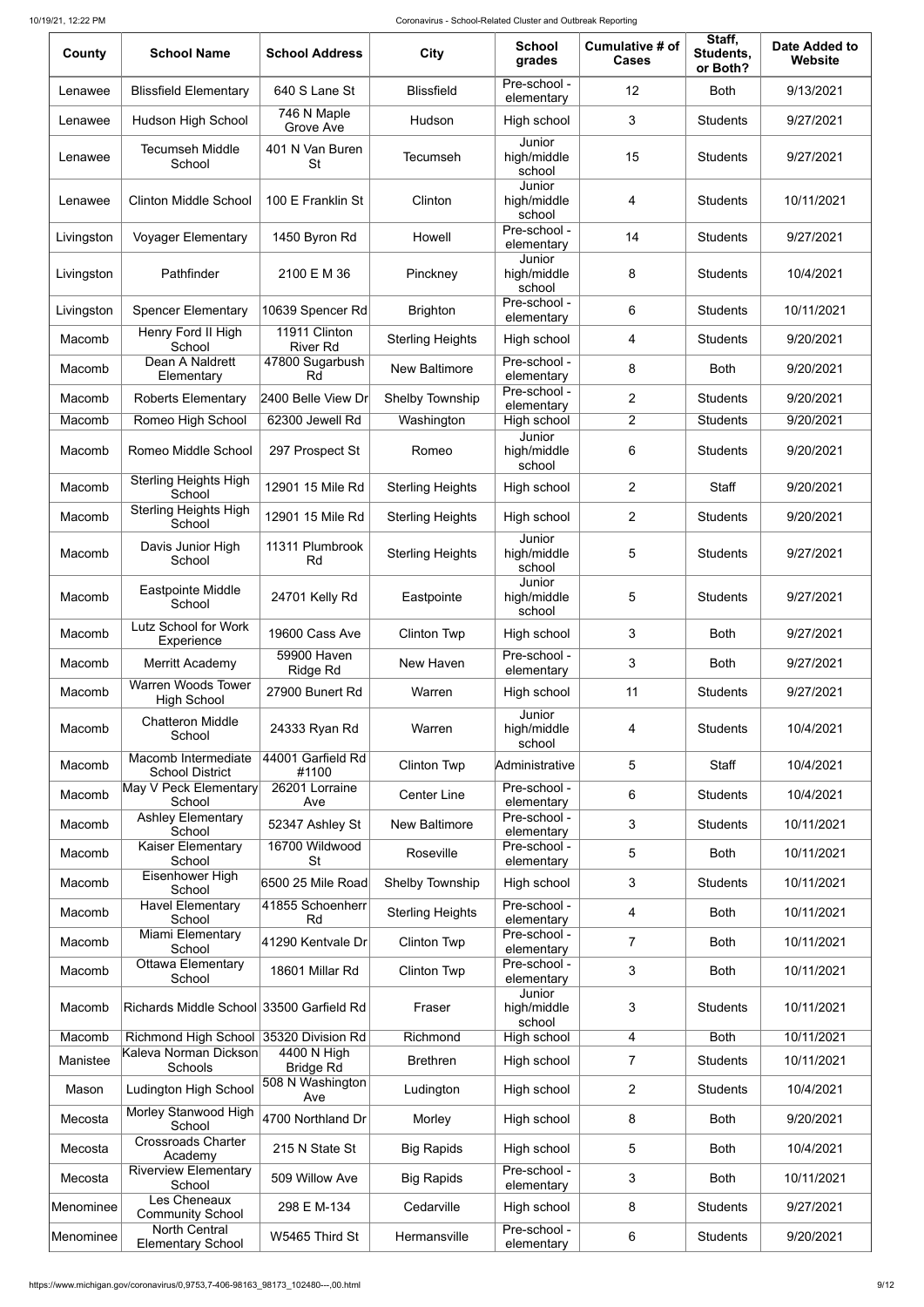| County    | <b>School Name</b>                            | <b>School Address</b>    | <b>City</b>                        | <b>School</b><br>grades         | Cumulative # of<br><b>Cases</b> | Staff,<br>Students,<br>or Both? | <b>Date Added to</b><br><b>Website</b> |
|-----------|-----------------------------------------------|--------------------------|------------------------------------|---------------------------------|---------------------------------|---------------------------------|----------------------------------------|
| Menominee | Stephenson High /<br>Middle School            | <b>W526 Division St</b>  | Stephenson                         | High school                     | 5                               | <b>Students</b>                 | 9/20/2021                              |
| Menominee | <b>Bark River Harris</b><br><b>Schools</b>    | W471 US2 & 41            | Harris                             | Junior<br>high/middle<br>school | 4                               | <b>Students</b>                 | 9/27/2021                              |
| Menominee | <b>Carney Nadeau Public</b><br>School         | 1551 US 41 North         | Carney                             | Junior<br>high/middle<br>school | 6                               | <b>Students</b>                 | 9/27/2021                              |
| Menominee | Menominee Jr/Sr High<br>School                | 2101 18th St             | Menominee                          | High school                     | 10                              | <b>Students</b>                 | 10/4/2021                              |
| Menominee | <b>Blesch Intermediate</b><br>School          | 1200 11th Ave            | Menominee                          | Pre-school -<br>elementary      | 18                              | <b>Both</b>                     | 10/4/2021                              |
| Menominee | <b>Carney Nadeau Public</b><br>School         | 1551 US 41 North         | Carney                             | Pre-school -<br>elementary      | $\overline{7}$                  | <b>Both</b>                     | 10/4/2021                              |
| Menominee | <b>Carney Nadeau Public</b><br>School         | 1551 US 41 North         | Carney                             | Junior<br>high/middle<br>school | 4                               | <b>Students</b>                 | 10/4/2021                              |
| Menominee | <b>Central Elementary</b><br>School           | 1800 18th Ave            | Menominee                          | Pre-school -<br>elementary      | 8                               | <b>Both</b>                     | 10/4/2021                              |
| Menominee | Saint John Paul II<br><b>Catholic Academy</b> | 2701 17th St             | Menominee                          | Pre-school -<br>elementary      | 6                               | <b>Both</b>                     | 10/11/2021                             |
| Menominee | Stephenson Area Public<br><b>Schools</b>      | W526 Division St         | Stephenson                         | Pre-school -<br>elementary      | 3                               | <b>Students</b>                 | 10/11/2021                             |
| Menominee | <b>Bark River Harris</b><br>Schools           | W471 US2 & 41            | Harris                             | Pre-school -<br>elementary      | 4                               | <b>Students</b>                 | 10/11/2021                             |
| Missaukee | <b>Lake City Elementary</b>                   | 710 E Mitchell St        | Lake City                          | Pre-school -<br>elementary      | 12                              | <b>Both</b>                     | 9/20/2021                              |
| Missaukee | Lake City High School                         | 251 Russell Rd           | Lake City                          | High school                     | 13                              | <b>Both</b>                     | 9/20/2021                              |
| Montcalm  | Montabella High School                        | 1324 N County<br>Line Rd | <b>Blanchard</b>                   | High school                     | 5                               | <b>Students</b>                 | 10/11/2021                             |
| Montcalm  | Montabella High school                        | 1324 N County<br>Line Rd | <b>Blanchard</b>                   | High school                     | 5                               | <b>Students</b>                 | 10/11/2021                             |
| Newaygo   | Fremont High School                           | 5421 S Warner<br>Ave     | Fremont                            | High school                     | 4                               | <b>Students</b>                 | 9/27/2021                              |
| Newaygo   | Daisy Brook Elementary                        | 502 N Division St        | Fremont                            | Pre-school -<br>elementary      | 4                               | <b>Students</b>                 | 10/4/2021                              |
| Oakland   | <b>Country Oaks</b><br>Elementary             | 5070 S Duck Lake<br>Rd   | <b>Commerce Charter</b><br>Twp     | Pre-school -<br>elementary      | 3                               | <b>Students</b>                 | 10/11/2021                             |
| Oakland   | Country Oaks<br>Elementary                    | 5070 S Duck Lake<br>Rd   | <b>Commerce Charter</b><br>Twp     | Pre-school -<br>elementary      | 3                               | <b>Students</b>                 | 10/11/2021                             |
| Oakland   | Troy Wattles Elementary 3555 Ellenboro Dr     |                          | <b>Troy</b>                        | Pre-school -<br>elementary      | 8                               | <b>Both</b>                     | 10/11/2021                             |
| Oakland   | Troy Wattles Elementary 3555 Ellenboro Dr     |                          | <b>Troy</b>                        | Pre-school -<br>elementary      | 3                               | <b>Students</b>                 | 10/11/2021                             |
| Oakland   | <b>Angell Elementary</b>                      | 3849 Beverly Blvd        | <b>Berkley</b>                     | Pre-school -<br>elementary      | 4                               | <b>Both</b>                     | 10/11/2021                             |
| Oakland   | Keith Elementary                              | 2800 Keith Rd            | <b>West Bloomfield</b><br>Township | Pre-school -<br>elementary      | 3                               | <b>Students</b>                 | 10/11/2021                             |
| Oakland   | Lake Orion High School                        | 495 E Scripps Rd         | <b>Orion Charter Twp</b>           | High school                     | $\overline{7}$                  | <b>Students</b>                 | 10/4/2021                              |
| Oakland   | <b>Holy Family Regional</b><br>School         | 2633 John R Rd           | <b>Rochester Hills</b>             | Pre-school -<br>elementary      | 3                               | <b>Students</b>                 | 10/4/2021                              |
| Oakland   | Berkshire Middle School                       | 21707 W 14 Mile<br>Rd    | <b>Beverly Hills</b>               | Junior<br>high/middle<br>school | 3                               | <b>Both</b>                     | 10/4/2021                              |
| Oakland   | <b>Troy Union Elementary</b><br>School        | 1340 E Square<br>Lake Rd | <b>Troy</b>                        | Pre-school -<br>elementary      | 3                               | <b>Students</b>                 | 10/4/2021                              |
| Oakland   | <b>Keller Elementary</b><br>School            | 1505 N Campbell<br>Rd    | Royal Oak                          | Pre-school -<br>elementary      | 4                               | <b>Students</b>                 | 9/27/2021                              |
| Oakland   | <b>Holy Family Regional</b>                   | 2633 John R Rd           | <b>Rochester Hills</b>             | Pre-school -                    | 4                               | <b>Students</b>                 | 9/27/2021                              |
| Oceana    | School<br>Hesperia High School                | 96 S Division St         | Hesperia                           | elementary<br>High school       | $\overline{7}$                  | <b>Both</b>                     | 9/27/2021                              |
| Ogemaw    | Ogemaw Heights High<br>School                 | 960 S M-33               | <b>West Branch</b>                 | High school                     | 11                              | <b>Both</b>                     | 9/13/2021                              |
| Ogemaw    | Surline Middle Schoool                        | 147 State St             | <b>West Branch</b>                 | Junior<br>high/middle<br>school | 11                              | <b>Both</b>                     | 9/20/2021                              |
| Ogemaw    | <b>Surline Elementary</b><br>School           | 147 State St             | <b>West Branch</b>                 | Pre-school -<br>elementary      | 4                               | <b>Both</b>                     | 9/20/2021                              |
| Ontonagon | Ontonagon Area School<br><b>Distrit</b>       | 701 Parker Ave           | Ontonagon                          | High school                     | 10 <sup>°</sup>                 | <b>Students</b>                 | 10/4/2021                              |
| Ontonagon | Ontonagon Area School<br><b>Distrit</b>       | 701 Parker Ave           | Ontonagon                          | Pre-school -<br>elementary      | $\overline{7}$                  | <b>Students</b>                 | 10/4/2021                              |
| Osceola   | <b>Reed City Middle</b><br>School             | 233 W Church Ave         | <b>Reed City</b>                   | Junior<br>high/middle<br>school | 5                               | <b>Both</b>                     | 9/27/2021                              |
| Osceola   | <b>Evart Elementary</b>                       | 515 N Cedar St           | Evart                              | Pre-school -<br>elementary      | 5                               | <b>Students</b>                 | 9/27/2021                              |
| Osceola   | Evart High School                             | 6221 95th Ave            | Evart                              | High school                     | 3                               | <b>Students</b>                 | 10/4/2021                              |
| Osceola   | <b>Evart Middle School</b>                    | 321 N Hemlock            | Evart                              | Junior<br>high/middle<br>school | 9                               | <b>Both</b>                     | 10/4/2021                              |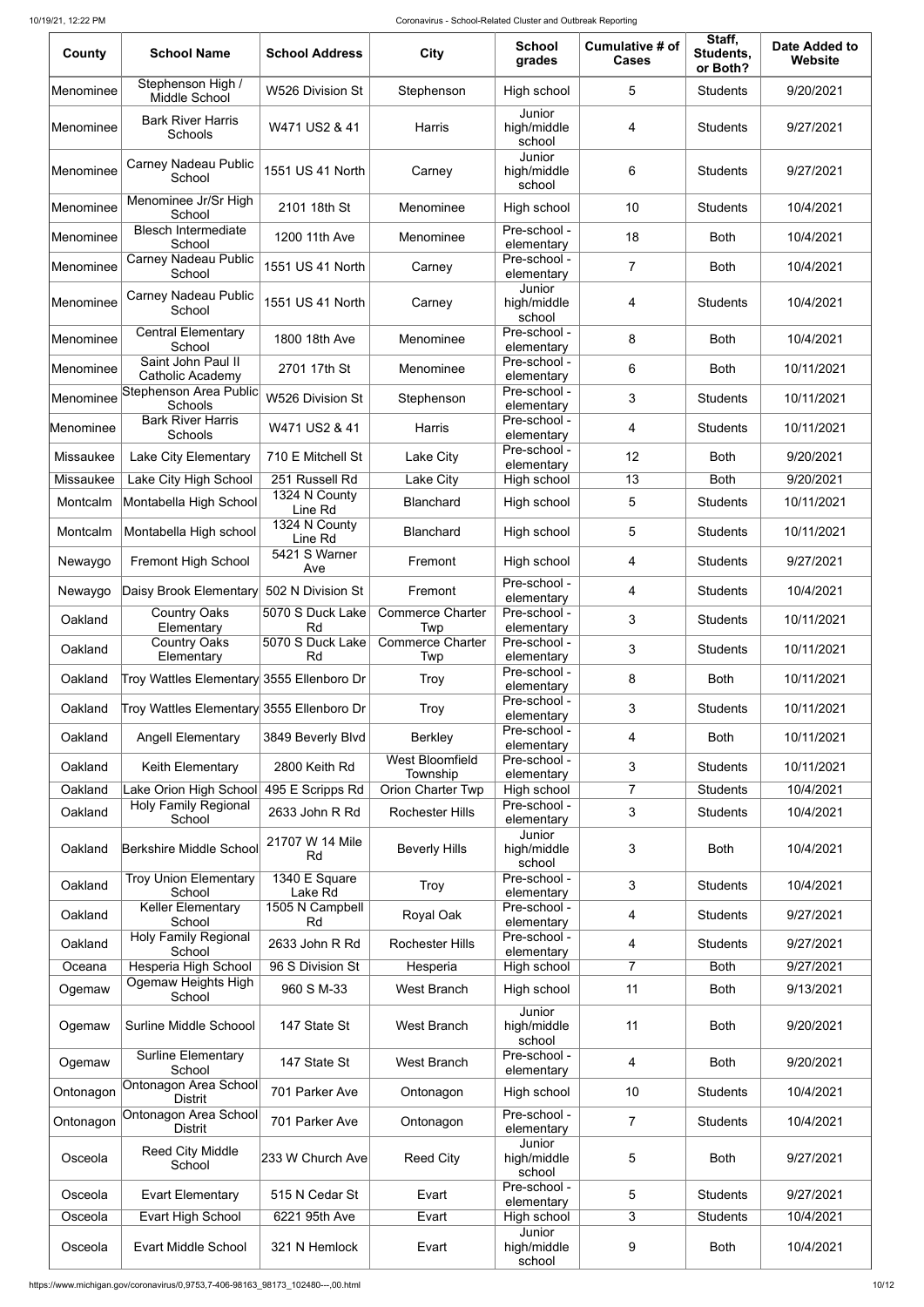| County               | <b>School Name</b>                                                    | <b>School Address</b>            | <b>City</b>              | <b>School</b><br>grades         | Cumulative # of<br><b>Cases</b> | Staff,<br>Students,<br>or Both? | <b>Date Added to</b><br><b>Website</b> |
|----------------------|-----------------------------------------------------------------------|----------------------------------|--------------------------|---------------------------------|---------------------------------|---------------------------------|----------------------------------------|
| Oscoda               | <b>Faiview Area Schools</b>                                           | 1879 E Miller Rd                 | Fairview                 | High school                     | 3                               | <b>Students</b>                 | 9/13/2021                              |
| Ottawa               | <b>Grand Valley State</b><br>University                               | 1 Campus Dr                      | Allendale                | College -<br>∣undergraduate     | 23                              | <b>Students</b>                 | 9/13/2021                              |
| Ottawa               | <b>Zeeland West High</b><br>School                                    | 3390 100th Ave                   | Zeeland                  | High school                     | 6                               | <b>Both</b>                     | 10/4/2021                              |
| Ottawa               | Peach Plains<br>Elementary                                            | 15849 Comstock<br><b>St</b>      | <b>Grand Haven</b>       | Pre-school -<br>elementary      | 3                               | <b>Students</b>                 | 10/4/2021                              |
| Ottawa               | <b>Hudsonville Christian</b><br>Middle School                         | 3925 Van Buren St                | Hudsonville              | Junior<br>high/middle<br>school | 7                               | <b>Both</b>                     | 10/4/2021                              |
| Ottawa               | Grand Haven High<br>School                                            | 17001 Ferris St                  | <b>Grand Haven</b>       | High school                     | $\overline{7}$                  | <b>Both</b>                     | 10/4/2021                              |
| Ottawa               | <b>Coopersville South</b><br>Elementary/Coopersville<br>Middle School | 198 East St                      | Coopersville             | Junior<br>high/middle<br>school | $\overline{7}$                  | <b>Both</b>                     | 10/11/2021                             |
| Ottawa               | <b>Park Elementary</b>                                                | 5525 Park Ave                    | Hudsonville              | Pre-school -<br>elementary      | $\overline{4}$                  | <b>Students</b>                 | 10/11/2021                             |
|                      | Presque Isle Rogers City Elementary                                   | 532 W Erie St                    | <b>Rogers City</b>       | Pre-school -<br>elementary      | $\overline{4}$                  | <b>Students</b>                 | 10/4/2021                              |
| <b>Reed City</b>     | <b>Reed City Elementary</b><br>(GT Norman)                            | 338 W Lincoln Ave                | <b>Reed City</b>         | Pre-school -<br>elementary      | 15                              | <b>Both</b>                     | 9/6/2021                               |
| Roscommon            | Roscommon<br>Elementary                                               | 175 W Sunset Dr                  | Roscommon                | Pre-school -<br>elementary      | 3                               | <b>Both</b>                     | 9/27/2021                              |
| Saginaw              | <b>Saginaw Valley State</b><br>University                             | 7400 Bay                         | <b>University Center</b> | College -<br>∣undergraduate     | 5                               | <b>Students</b>                 | 9/20/2021                              |
| Saginaw              | Swan Valley Middle<br>School                                          | 453 Van Wormer<br>Rd             | Saginaw                  | Junior<br>high/middle<br>school | $\overline{2}$                  | <b>Students</b>                 | 9/20/2021                              |
| Saginaw              | Merrill High School                                                   | 555 W Alice                      | Merrill                  | High school                     | 9                               | <b>Students</b>                 | 9/20/2021                              |
| Saginaw              | <b>Chesaning Middle</b><br>School                                     | 431 N 4th St                     | Chesaning                | Junior<br>high/middle<br>school | 7                               | <b>Students</b>                 | 9/20/2021                              |
| Saginaw              | <b>Birch Run High School</b>                                          | 12450 Church St                  | <b>Birch Run</b>         | High school                     | 3                               | <b>Students</b>                 | 9/27/2021                              |
| Saginaw              | <b>Saginaw Valley State</b><br>University-Swim Team                   | 7400 Bay Rd                      | <b>University Center</b> | College -<br>∣undergraduate     | 4                               | <b>Students</b>                 | 9/27/2021                              |
| Sanilac              | Deckerville Comm<br><b>Schools</b>                                    | 2633 Black River<br><b>St</b>    | Deckerville              | High school                     | 4                               | <b>Students</b>                 | 10/4/2021                              |
| Sanilac              | Sandusky Comm<br><b>Schools</b>                                       | 191 Pine Tree<br>Lane            | Sandusky                 | Pre-school -<br>elementary      | 13                              | <b>Both</b>                     | 10/4/2021                              |
| Sanilac              | Sandusky Comm<br>Schools                                              | 191 Pine Tree<br>Lane            | Sandusky                 | High school                     | 3                               | <b>Both</b>                     | 10/11/2021                             |
| Sanilac              | <b>Brown City Comm</b><br>Schools                                     | 4290 2nd St                      | <b>Brown City</b>        | High school                     | 14                              | <b>Both</b>                     | 10/11/2021                             |
| Shiawassee           | <b>Owosso High School</b>                                             | 965 E North St                   | Owosso                   | High school                     | $\overline{2}$                  | <b>Students</b>                 | 9/20/2021                              |
| Shiawassee           | <b>Owosso Middle School</b>                                           | 219 N Water St                   | Owosso                   | Junior<br>high/middle<br>school | 17                              | <b>Both</b>                     | 10/11/2021                             |
| St. Clair            | Port Huron Northern<br><b>High School</b>                             | 1799 Kraft Rd                    | Port Huron               | High school                     | 32                              | <b>Both</b>                     | 9/27/2021                              |
| St. Clair            | <b>Palms Elementary</b><br>School                                     | 6101 Palms Rd                    | Ira Township             | Pre-school -<br>elementary      | 23                              | <b>Both</b>                     | 9/27/2021                              |
| St. Clair            | Memphis Jr/Sr High<br>School                                          | 34130 Bordman<br>Rd              | Memphis                  | High school                     | 3                               | <b>Students</b>                 | 9/27/2021                              |
| St. Clair            | Marine City High School                                               | 1085 Ward St                     | <b>Marine City</b>       | High school                     | $\overline{7}$                  | <b>Students</b>                 | 10/4/2021                              |
| St. Clair            | Landmark Academy                                                      | 4800 Lapeer Rd                   | Kimball                  | Junior<br>high/middle<br>school | 7                               | <b>Students</b>                 | 10/11/2021                             |
| St. Clair            | <b>Holland Woods Middle</b><br>School                                 | 1617 Holland Ave                 | Port Huron               | Junior<br>high/middle<br>school | 4                               | <b>Students</b>                 | 10/11/2021                             |
| St. Clair            | <b>Fort Gratiot Middle</b><br>School                                  | 3985 Keewahdin<br>Rd             | <b>Fort Gratiot</b>      | Junior<br>high/middle<br>school | 4                               | <b>Both</b>                     | 10/11/2021                             |
| St. Clair            | <b>Morton Elementary</b>                                              | 920 Lynwood St                   | Marysville               | Pre-school -<br>elementary      | 3 <sup>7</sup>                  | <b>Students</b>                 | 10/11/2021                             |
| St. Clair            | <b>Central Middle School</b>                                          | 200 32nd St                      | Port Huron               | Junior<br>high/middle<br>school | 6                               | <b>Students</b>                 | 10/11/2021                             |
| St. Clair<br>Tuscola | Port Huron High School<br><b>Vassar Public Schools</b>                | 2215 Court St<br>220 Athletic St | Port Huron<br>Vassar     | High school<br>High school      | 8<br>28                         | <b>Both</b><br><b>Both</b>      | 10/11/2021<br>9/20/2021                |
| Tuscola              | <b>Vassar Public Schools</b>                                          | 425 Division St                  | Vassar                   | Pre-school -<br>elementary      | 3                               | <b>Both</b>                     | 9/20/2021                              |
| Tuscola              | <b>Unionville Sebewaing</b>                                           | 2203 Wildner Rd                  | Sebewaing                | High school                     | 8                               | <b>Both</b>                     | 9/20/2021                              |
| Tuscola              | Area Schools<br>Mayville High School                                  | 6250 Fulton St                   | Mayville                 | High school                     | 3                               | <b>Students</b>                 | 9/27/2021                              |
| Tuscola              | Caro High School                                                      | 301 N Hooper St                  | Caro                     | High school                     | 17                              | <b>Students</b>                 | 9/27/2021                              |
| Tuscola              | Caro Middle School                                                    | 299 N Hooper St                  | Caro                     | Junior<br>high/middle<br>school | 19                              | <b>Both</b>                     | 9/27/2021                              |
| Tuscola              | <b>Schall School</b>                                                  | 325 E Frank St                   | Caro                     | Pre-school -<br>elementary      | 5                               | <b>Both</b>                     | 10/4/2021                              |

https://www.michigan.gov/coronavirus/0,9753,7-406-98163\_98173\_102480---,00.html 11/12